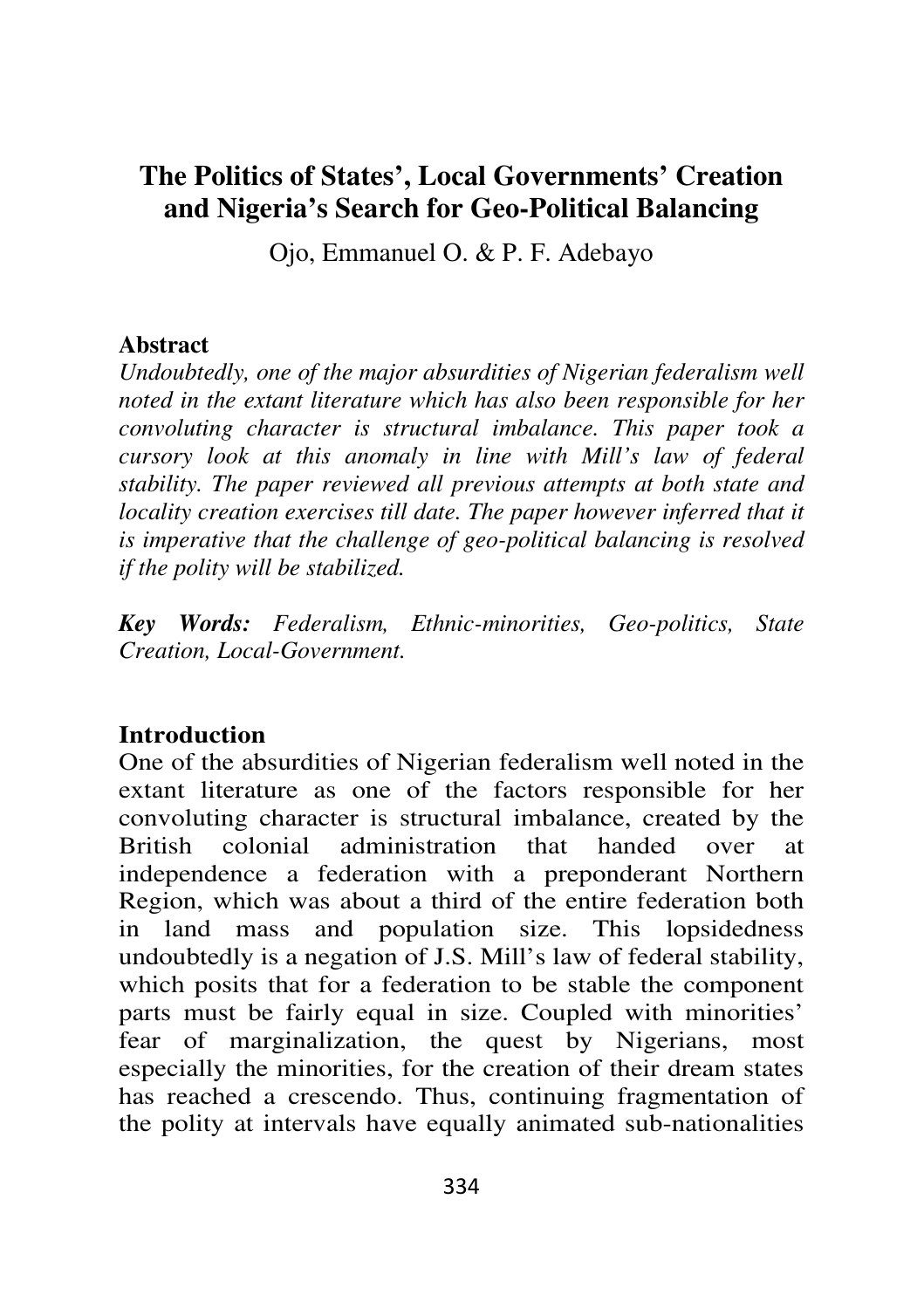to keep on demanding and insisting on creation of local government areas; all in an attempt to achieve geo-political balancing.

Ever since 1954, when the minorities in the country first bombarded the then colonial government with an avalanche of requests for the creation of their autonomous divisions, in order to ensure equity and justice in an unfolding Nigerian federal structure; the demands for the creation of additional states and localities to the already existing ones by Nigerians have become a common place. From a federal structure of four units in 1960 (federal and three regions), now we have a staggering number of 37 units along with the federal capital territory and 774 local governments (Gboyega, 2003).

It needs be reiterated that the experience of ethnic minorities worldwide has shown that several approaches can be adopted to manage the problem. These include: assimilation, ethnocide, genocide, constitutional safeguards, reversal of status and territorial solution, which otherwise is known as, state and locality creation. When this is to be done, to enhance national integration, a number of factors are equally taken into consideration. They are: (a) their land (territorial) areas (sizes); (b) their natural resources (in terms of economic viability; (c) their population size; and (d) the equality for living standard of their population (Obateru, 1995:8). In a perceptive work, Aaron Gana (1987), observed critically from Willink Commission of 1957 to the Politburo of 1986, that principal reasons advanced for creation of states can be classified into four viz: (a) to promote stability; (b) to promote unity and harmony; (c) to facilitate cultural authenticity and (d) to promote rapid development(Gana, 1987). An elder statesman – Chief Obafemi Awolowo – also opined that "ethnicity is the major factor to be considered as a criterion in creating any state in a federation so that minority groups in the midst of majority groups who differ in language, culture and historical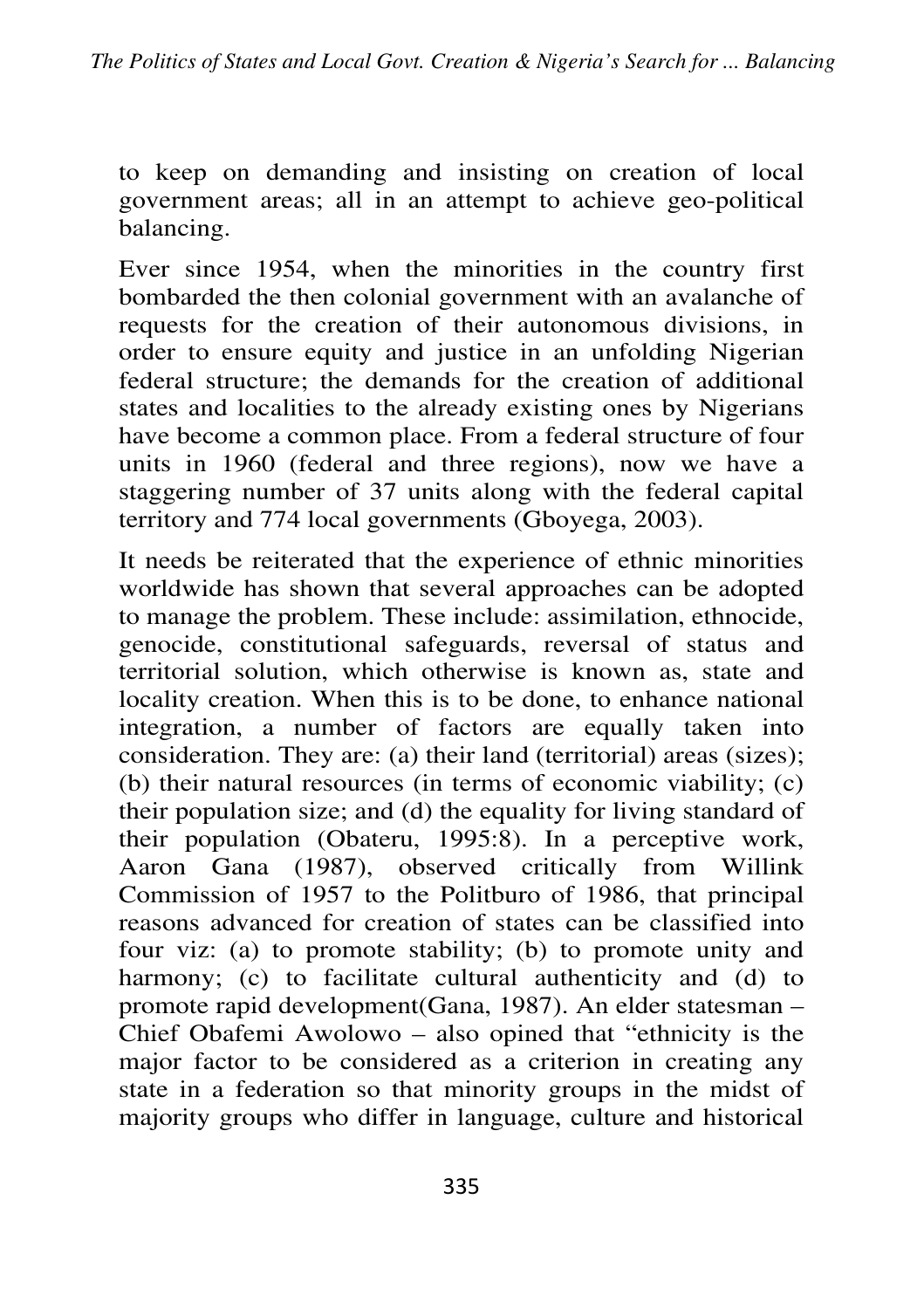background will not feel inferior". In another work credited to the amendment of creation of Western Region, Awolowo came up with another set of criteria for creation of states in a federation like Nigeria thus:

> The Action Group (AG) had adopted two distinct but coordinated approaches to the issue of more states in Nigeria. The first approach is the idealistic one, while the second is the materialistic approach. The AG as a matter of fundamental principle believes that if the unity of this country is to be enduring and if our populace is to have a binding peace and happiness, each ethnic group or linguistic group in Nigeria must be assured of political self determination within the federation (Awolowo, 1947:54).

Another nationalist and elder statesman, Dr. Nnamdi Azikiwe also recommended a number of criteria for state creation based on ethnicity of which both the federal and state governments must be regrouped into various ethnic groups (Azikiwe, 1943). Both positions of Awolowo and Azikiwe premised on the basis of ethnicity and linguistic differences are meant to ensure national unity and stability. Their positions on the issue were supported strongly by James Coleman too (Coleman, 1965).

Various scholars of federalism have also proffered a number of factors for state creation, among which are: (a) the need to minimize conflicts between states and among states, (b) the need for unity in the country, (c) the need for government to be nearer to the people, and (d) the need for maintenance of worthwhile cultural peculiarities and economic development (Adejuyigbe, 1979). The federal military government, while creating states in 1967 however adopted the following criteria: (a) recognition of federal principle, (b) geographical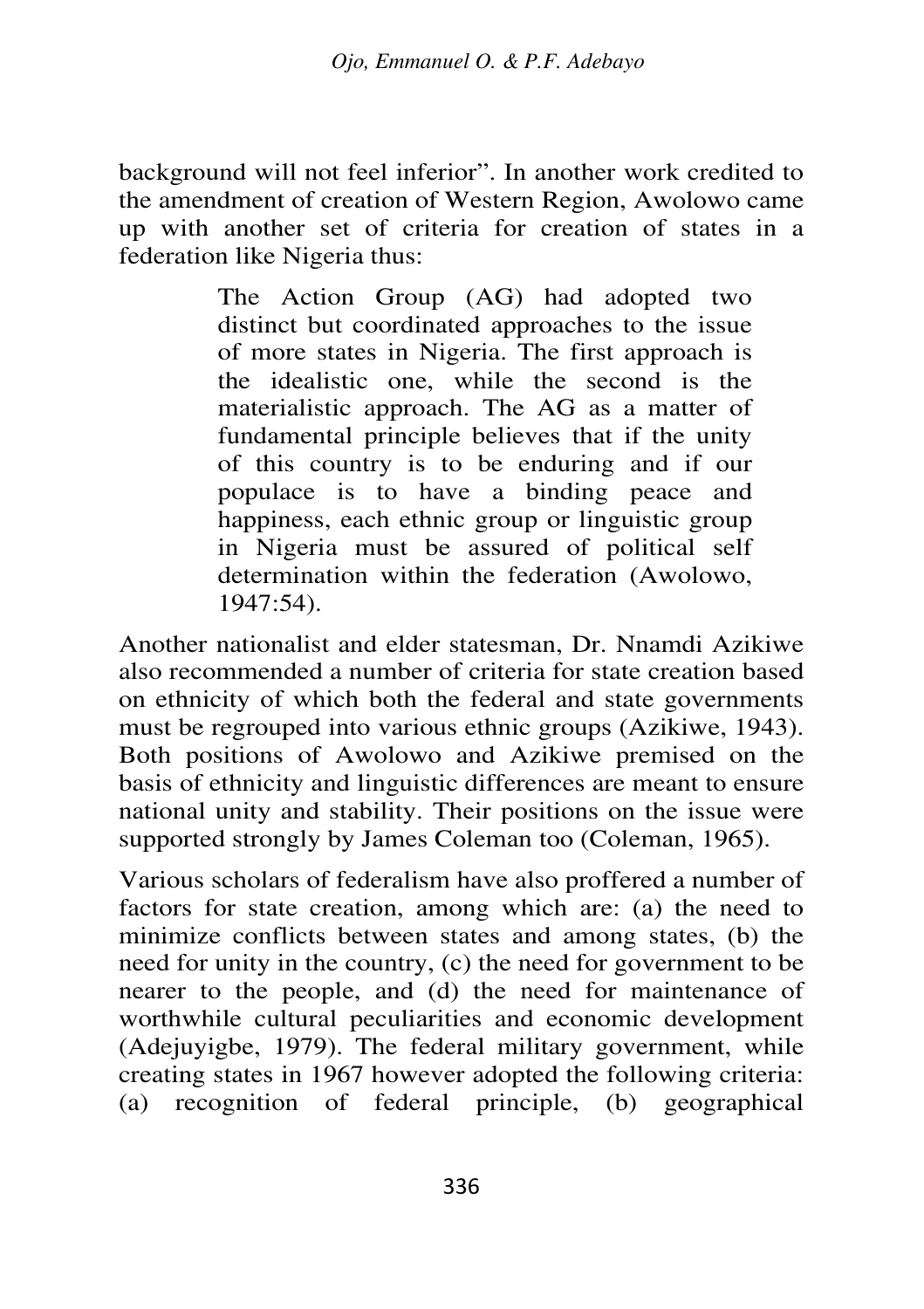contiguity, (c) economic viability and uniformity and (d) administrative convenience.

It is against this background that this paper examined the extent to which the fragmentation of Nigeria on six different occasions: 1963, 1967, 1976, 1987, 1991 and 1996 states' creation exercises cum the creation of several localities have in any way enhanced national integration and geo-political balancing of Nigeria.

This paper has a number of rubrics. With an introductory overview, the paper proceeded with the review of previous states creation exercises as regard the motive(s) that informed them. The second part dwelt on local government creations, using the 1991 population census to justify the reorganizations. The third part was an overview of states' and local governments' creation exercises using political, economic and demographic criteria to justify the exercise. This paper however infered that continuous fragmentation of the polity without taking adequate cognisance of population requirement is not good for the system. Moreso, that it has not really enhanced the much desired national integration and development.

#### **State Creation Exercises 1963 Mid-Western Region Creation**

As rightly noted by Fred Onyeoziri (2002:13-16), an important aspect of the national question in Nigeria is the persisting conflict between the majority and minority ethnic groups. The latter always resented the old regional system for subjecting them to the domination of the majority groups. And not surprisingly, "the ethnic minorities in Nigeria has always expressed a preference for the creation of states along ethnic lines within a federal system" (Akinyele, 1990).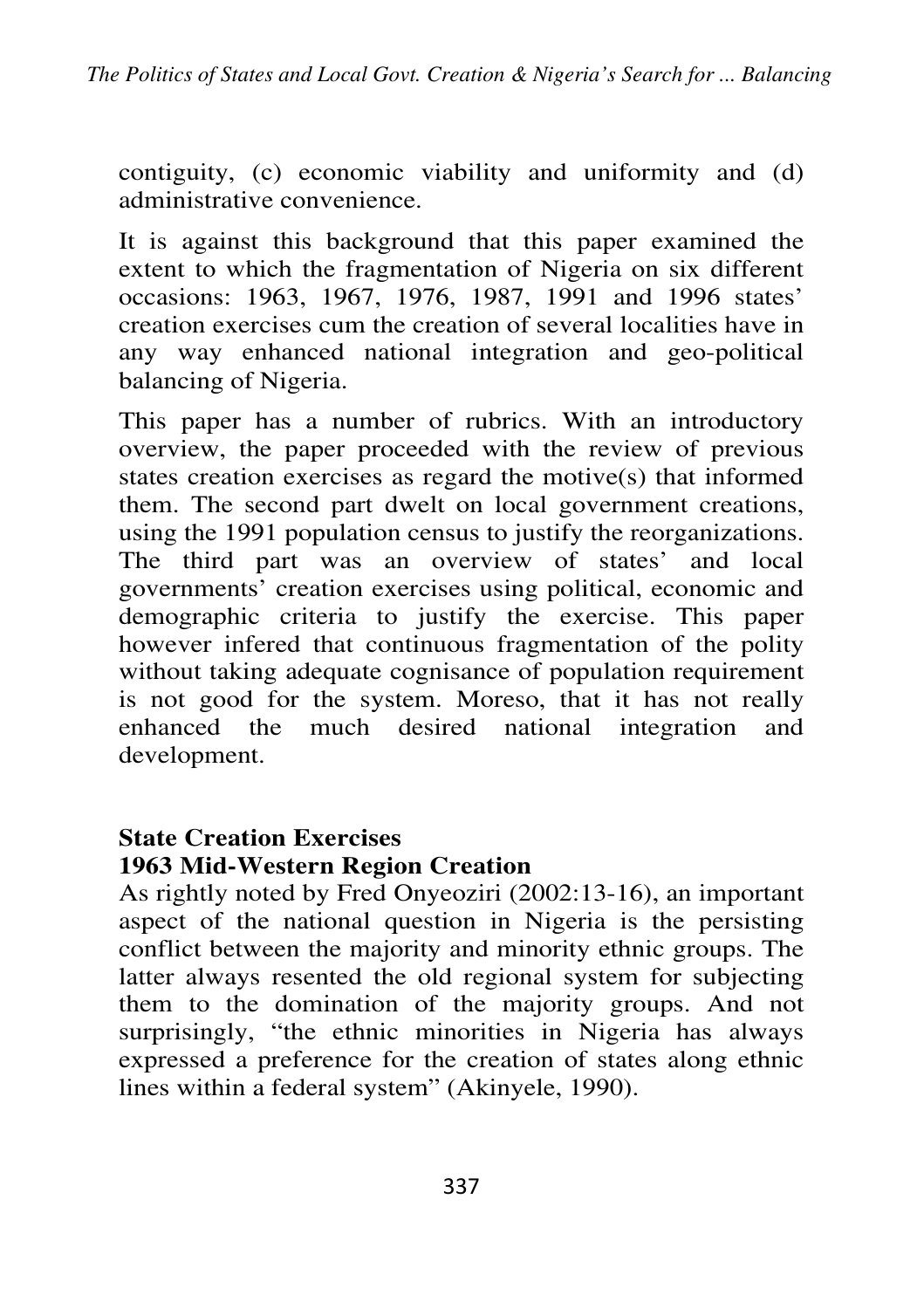It will be recalled that by 1953, minorities had become united, determined and vociferous in their demands for separate states in difference for the domination and eventual subjugation by the larger ethnic groups in the country. At this stage, however, the British colonial government was already washing its hands off the administration of the country and would not want to dabble into such rather touchy and sensitive issue as the creation of states. The best they could do in such circumstance was to set up a commission to look into the genesis of the grievances of minorities with a view to fashioning out devices that could guarantee their interests within an independent Nigeria.

Between 1954 and 1960, when Nigeria got independence, the issue of minority groups and their place in emergent new Nigeria dominated the series of constitutional conferences that were held preceding the attainment of self-rule in 1960. What the minorities eventually got at independence in 1960 was a guarantee of their rights, especially as enshrined in the 1960 independence constitution. In 1963, however, luck smiled on the minority groups in the then Western region. Mid-Western region was created out of the existing one, the then Premier of the Western region, Chief Obafemi Awolowo justified the creation of Mid-western region on the ground that the exercise would lead to even development pattern in the country (Lagunju, 1996:45).

However, the excision of non Yorubas, partly Igbos, from the Western region in 1963 did not arise from a genuine concern by the nation's leaders for the predicament of the minorities. Rather, the reorganization was part of a vindictive campaign by the then ruling federal coalition parties – the Northern Peoples Congress (NPC), and the Eastern-based National Council of Nigeria Citizens (NCNC), to destroy the main federal opposition party, the Action Group (AG), while resolutely resisting the statehood aspirations of the minorities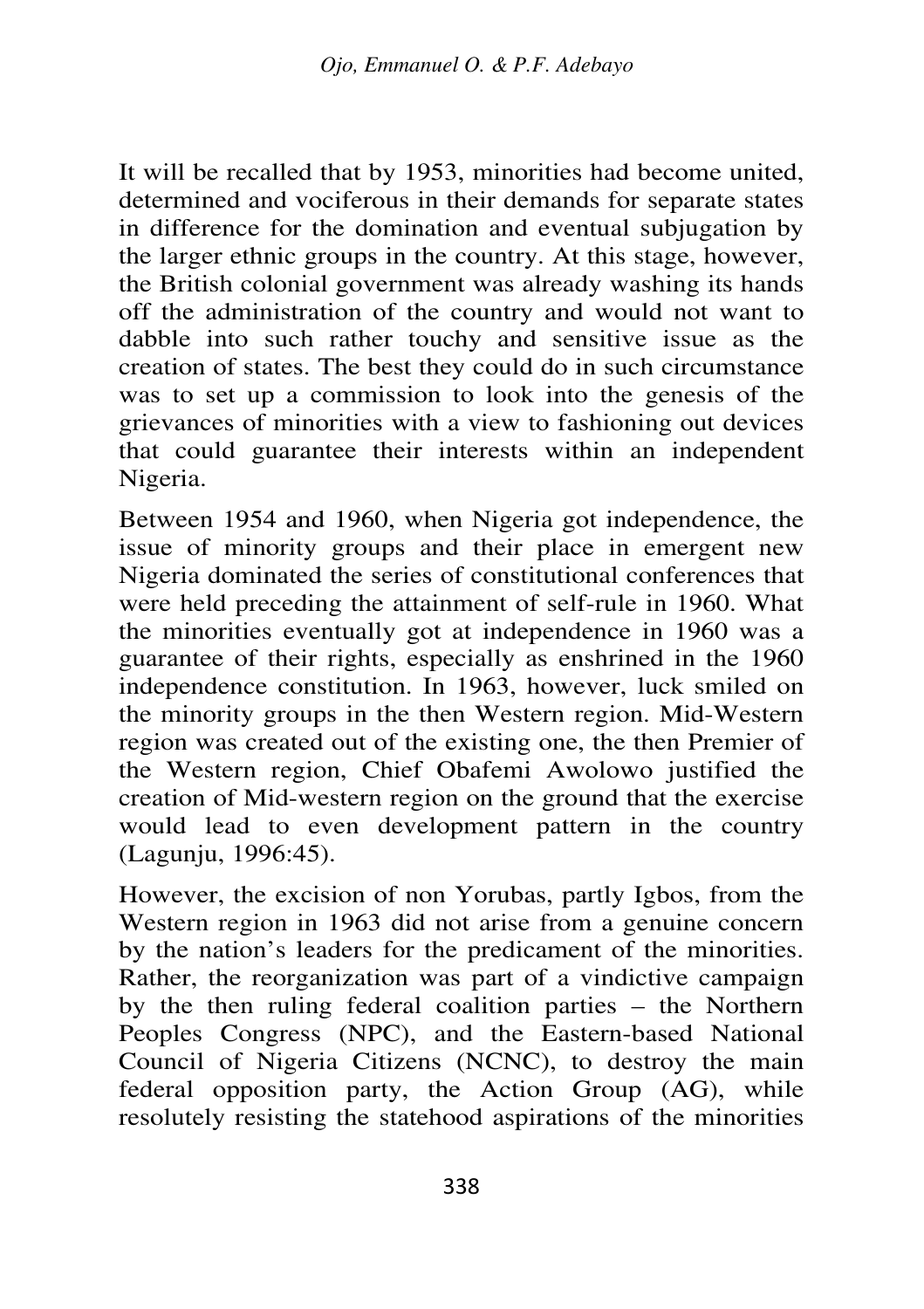in their respective home regions. Both the NPC and NCNC reaped enormous political and/ethnic benefits from their decision to cash-in on an intra-party crisis in the AG to declare a state of emergency in the West and subverted the region (Suberu, 1995:10-12). Whereas, the NPC leader, Sir Ahmadu Bello, resisted attempts to grant autonomy to the people of the Middle-Belt. He told Chief Obafemi Awolowo, that the people were the 'property' of his ancestors (Rewane, 1995:5). Long afterwards, Chief Awolowo had occasion to refer to the incident at one of the meetings of AG with its affiliates. The late J.S. Takar, leader of the United Middle Belt Congress (UMBC), vowed that he would rather die fighting for his people's right to self-determination than allow the *status quo* to continue. The northern oligarchy's demand for full regional autonomy, therefore, was intended to keep the Northern region as an indivisible political and administrative entity under its firm control. The Eastern region and the National Council of Nigerian Citizens (NCNC) also, were not then prepared to concede to the people of Calabar-Ogoja and River provinces (COR provinces), the right to self-determination (Suberu, Op.cit). Thus, the first effort at state creation was with acrimony and fierce party rivalry. Therefore, the exercise could neither have served as an integrating effort nor geopolitical balancing, which it was intended to be.

### **1967 Twelve States Framework**

For about four years (1963-1967), there was a lull in the agitation for the creation of new states, borne out partly because of the constitutional problem that the new Nigerian nation had to grapple with. But more importantly because the various ethnic groups in the country had learned to tolerate and live together peacefully for the sake of the new federation. Then, the January 15, 1966 coup d'etat came which suspended the constitutionality of the country and imposed military rule on the polity at the return of normalcy. Because of the apprehension and fear by a section of the country and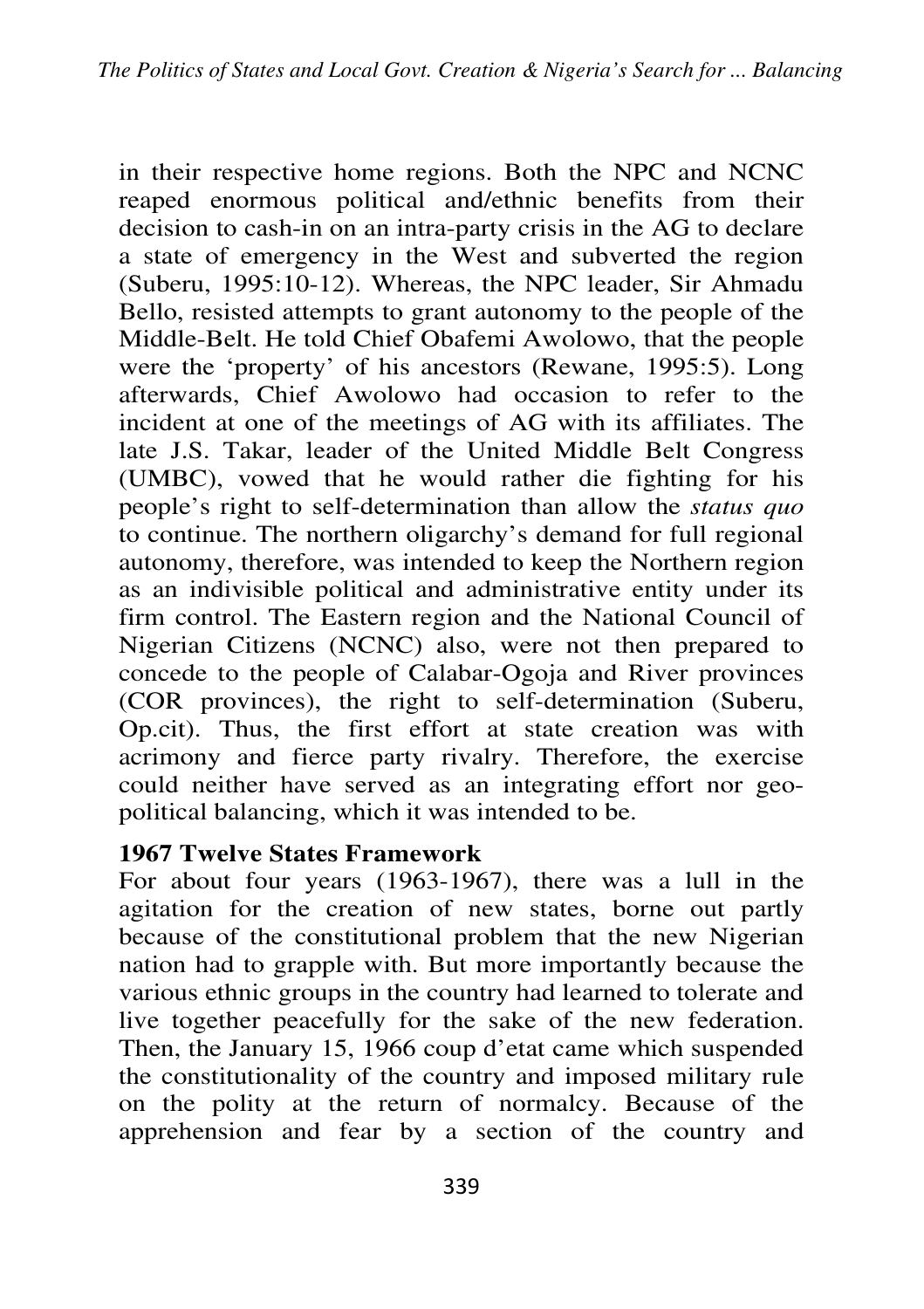secession bid by that section of the country, that is, the easterners, the creation therefore on May 27, 1967 of twelve states structure from the existing four regions by the Gowon regime was indeed, an attempt to nip in the bud, the decision by the Ojukwu-led Eastern region to secede from the rest of the federation. Hitherto, the eastern region was treated as monolithic, but with the creation of the Rivers and the Cross Rivers States, the core Igbos of East lost the support and allegiance of the other tribes that formerly were united in single Eastern region. According to General Gowon, the creation of states must be done first, to remove the fear of domination. He expressed the hope that "representatives drawn from the new states will be more able to work out the future constitution for this country which can contain provisions to protect the powers of the states to the fullest extent desired by the Nigerian people" (Gown, 1986).

It would be recalled that the establishment of a twelve state framework in 1967 derived from political ascendancy of new military-based ethno-political coalitions and the urgent need to under-cut the imminent secession of oil-rich Eastern region from the federation. The military counter-coup of July 1966, in particular, effectively transferred the reins of national power from ethnic majority politicians or their cohorts in the military to a minority dominated governing coalition into three new states, two of which comprised oil-rich minority populated areas, leaving the Igbo landlocked and economically isolated in the third state. A similar attempt to contain centrifugal pressures in the federation informed the excision of the colony/province of Lagos from the Western region, which thus became landlocked and less attractive or viable as a prospective independent Yorùbá republic. The Midwest region was left intact, while the north like the south was fragmented into six states. In essence, the 1967 reform/reorganization not only ended the structural imbalance engendered by the disproportionate size of the North; it also created a federal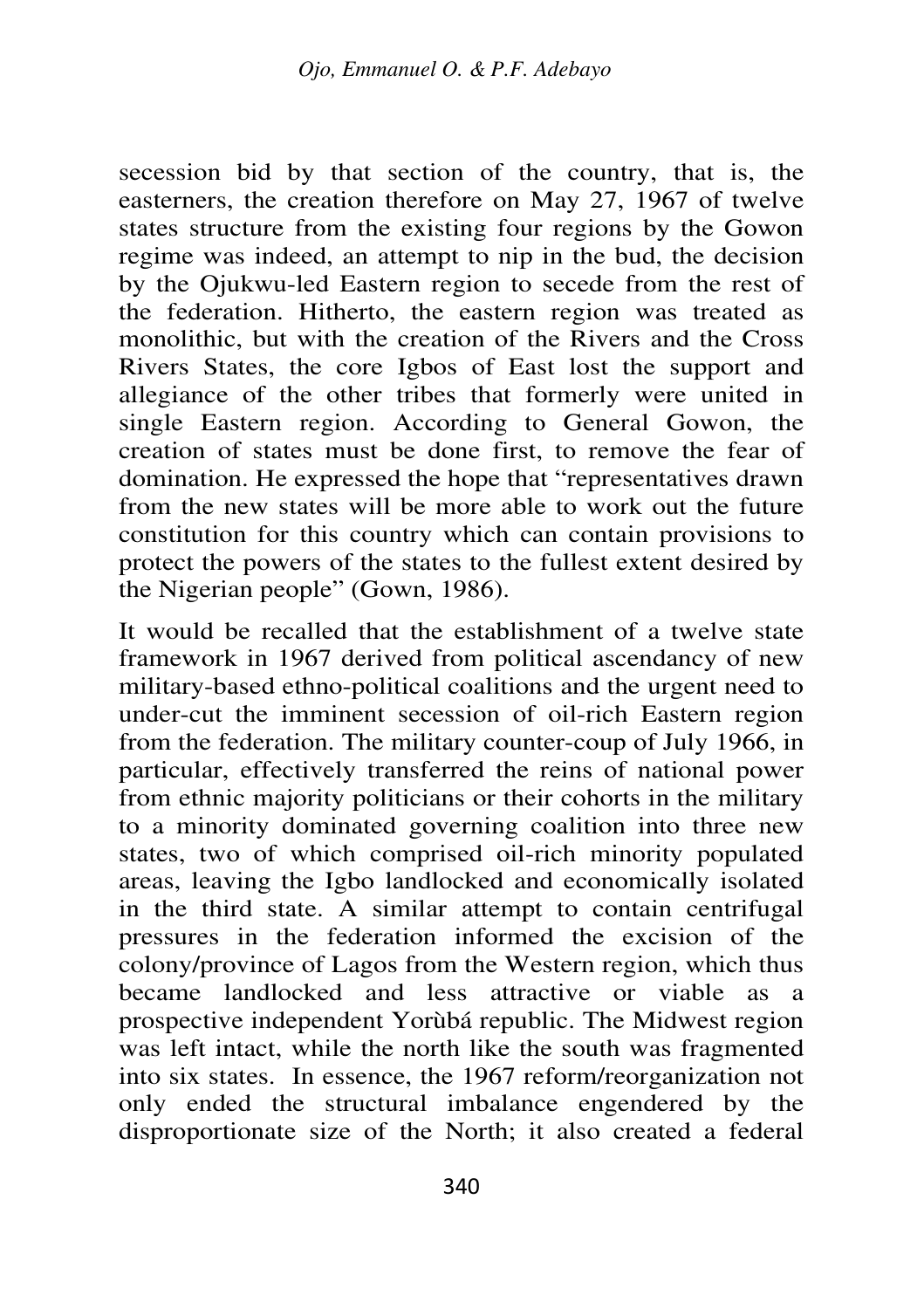structure in which the interests of minority ethnic groups and indeed the nation at large, could no longer be abused by anyone ethnic majority group. All of this was of course, consistent with the military's emerging commitment at manipulating the state-structure to augment the hegemony of the center and tame the divisive tendencies inherent in Nigeria's cultural diversity (Suberu, 1998:281-282). One aftermath of the 1967 states' creation was that it served as an eye opener to the advantages and benefits that statehood can bestow on those people inhabiting such geographical divide. The result was that Nigerians were only held back in demanding for creation of new states from the existing ones; during the period 1967-1970 because of the civil strive in the country.

## **1976 Nineteen States' Structure**

The deluge started shortly after the cessation of hostilities in 1970 as more and more Nigerians clamoured for the creation of their dream states from the existing ones. Agitation for creation of new states soon became a political issue and newly emergent politicians used the issue to canvass for votes and political support in their bid to gain the rein of governance especially from the Gowon regime, believed, then to have over stayed its usefulness. Little wonder therefore, when the Murtala Muhammed regime shortly on gaining power; set up the Justice Ayo Irikefe panel to look into the issue of states' creation in the country. It was inaugurated on August 7, 1975 with specific terms of reference to:

- (1) Advise on the delimitation of such states.
- (2) Advise on economic viability of the proposed states.
- (3) Advise on the location of administrative capitals of the proposed states.
- (4) To receive and examine written representations from individuals, groups, organizations or associations who may have views on the desirability or otherwise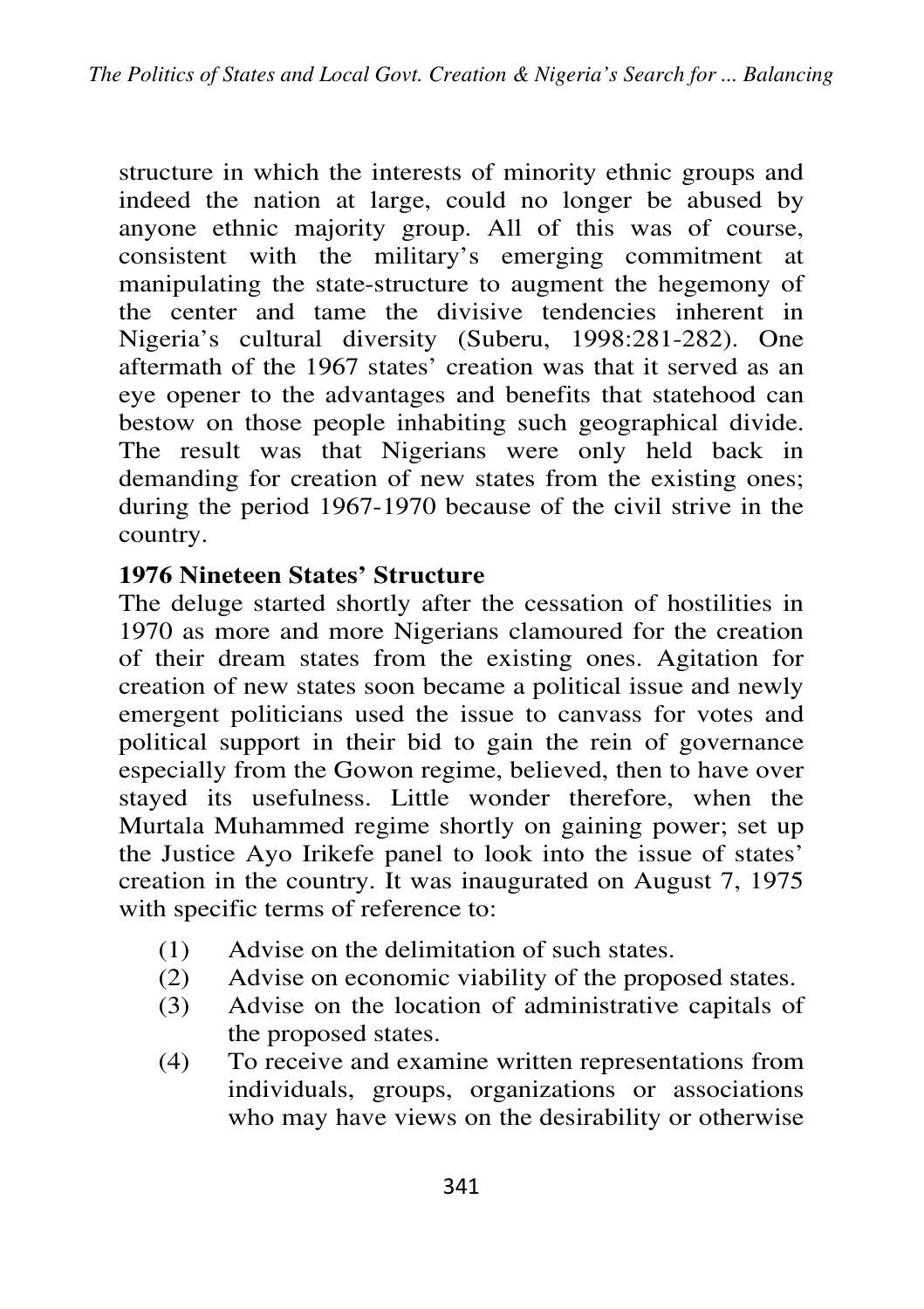of creating states in particular areas (Ministry of Information, 1976).

According to the white paper on the Irikefe panel, whose recommendations provided the basis for the reorganization of 1976,

> … the basic motivation in the demand for more states is rapid economic development. All other reasons (most especially political) adduced by state agitators are in the view of the panel to a large extent mere rationalization to achieve the basic purpose of development (Ministry of Information, 1976).

With this blunt acknowledgement of the economic rationale, state agitation in Nigeria must be related to the general ascendance of statehood as a pivot of distributive politics in the country (Suberu, 1991, 158-160). The 1976 states' creation exercise was implemented in the wake of both a phenomenal expansion in federal petroleum export revenue allocation arrangements that enthroned inter-state equality as the preeminent standard of financial devolution.

That restructuring has some basic features. First, owing to the explicit association of state-creation with the devolution of central revenue, there was an official commitment to making the state as equal in population as possible. This was in order to ensure some per capital equity in the access of territorial communities to federal revenues. Consequently, many statehood requests were rejected on no other ground than their relatively limited population, which did not justify any reorganization. The palpable casualties of the policy were the numerically disadvantaged ethnic majority groups. In essence, while as many as six of the twelve states created in 1967 were majority-controlled units; only about seven of the nineteen states in 1976 could be regarded as ethnic minority states (Osaghae, 1986:158-160). Moreover, as regards federal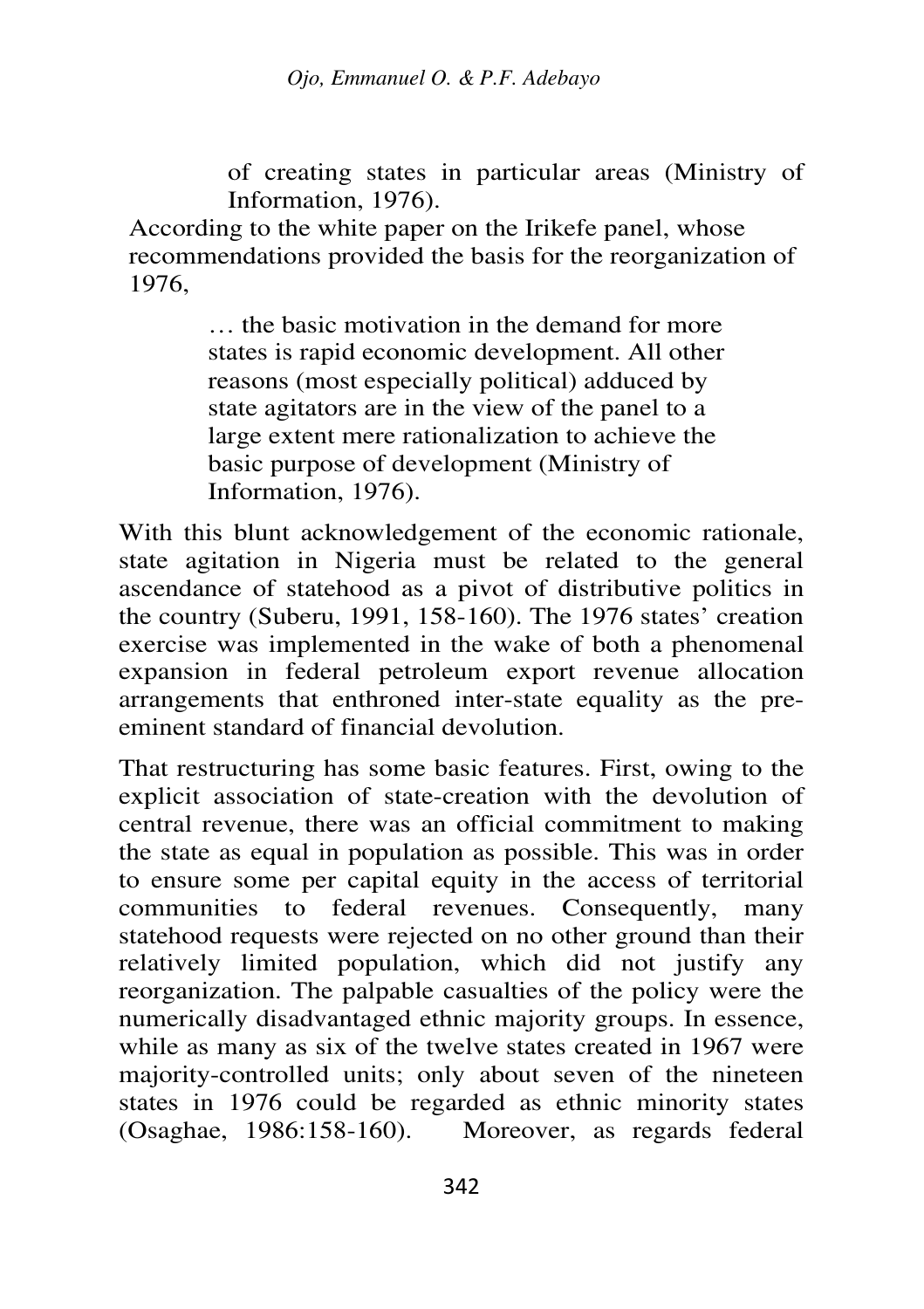balancing, the nineteen states structure consisted of ten and nine states in the North and South respectively, thereby over turning the pre-existing equality between the admittedly more populous North and the apparently smaller South and regional inequality in the distribution of states has remained an important source of contention in the Nigerian federation.

A second and related feature of the 1976 reorganizations as rightly observed by Suberu (1991) was the explicit transformation of the rationale for state-creation from its original role. As a sop for minority fears into a scheme for the dissemination of central revenue (derived mainly from southern ethnic minority communities) to predominantly ethnic majority populations. Henceforth, state-creation would cease to be a vehicle for extending political and economic selfgovernance to distinct ethnic communities. Rather, it became an administrative strategy for the devolution of federal largesse to an omnibus and amorphous array of territorial communities and coalitions (Suberu, op.cit).

Thirdly, partly in order to reduce the obviously insatiable distributive pressure for new states and nollify the numerous unsuccessful candidates for statehood, the 1976 reorganizations were accompanied by a nationwide reform and revitalization of the local government system too. This reform which re-constituted the federation into 301 Local Government Areas (LGAs), sought to transform these governments into an effective third tier of Nigerian federation and genuine instrument for decentralization, development and democracy at the grassroots.

Fourthly and finally, the 1976 reorganizations were explicitly linked to a programme of transition from military to civilian rule. Thus, the creation of new states was officially presented as a problematic and disruptive issue, which a 'corrective' military regime should resolve before handing-over power to civilian rulers. Unlike Gowon administration, which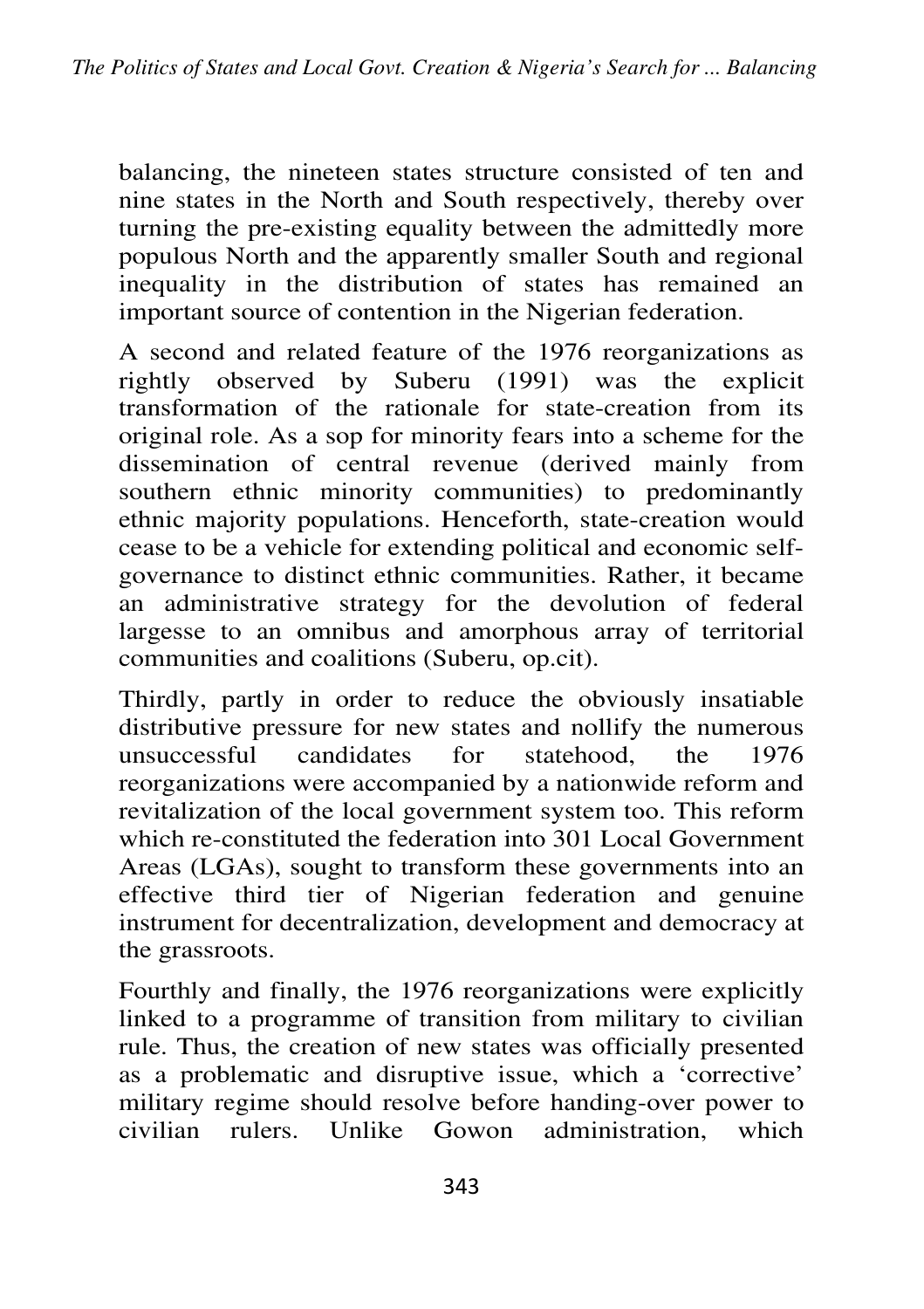procrastinated on the issue of democratization and statecreation, the Murtala-Obasanjo government saw the prompt resolution of the state issue and the disengagement of the military from politics as essential to its image and legitimacy as a corrective government. However, while the Murtala-Obasanjo government correctly perceived the state issue as potentially equally capable of disrupting and delaying the process of demilitarization, it had resisted further agitation for changes to the nineteen-state structure. On this ground, its successive military regimes have been quite eager to use the issue as a ploy to legitimize and/or prolong military rule.

## **Second Republic and Politics of State Creation**

Perhaps because state creation is a very fundamental issue, which can only be tackled with gut and determination, agitations for more states have always been more vociferous during military than civilian rules. In fact, apart from the Midwest (for political reasons discussed earlier), all other states were created during military administrations. However, during the Second Republic, agitation for more states went on unabated. Demand for new states was so volatile an issue in the Second Republic (1979-1983) (Graf, 1996:141), that none was eventually created till the collapse of that Republic. As it is well known, however, the attempts to create new states during this period were stymied by constitutional complexity, partisan acrimony, economic uncertainty and unfettered sectional recrimination and suspicion (Suberu, 1998).

However, for the comprehensive list of demand for new states during the second republic, which were not granted, (see table 1).

But despite the National Assembly's 29 proposed new states for referenda, no single state was created until the December 31, 1993 military putsch of Buhari/Idiagbon duo. Their administration did not make any move to create states. In fact, political activities were outrightly banned. Table 2 shows the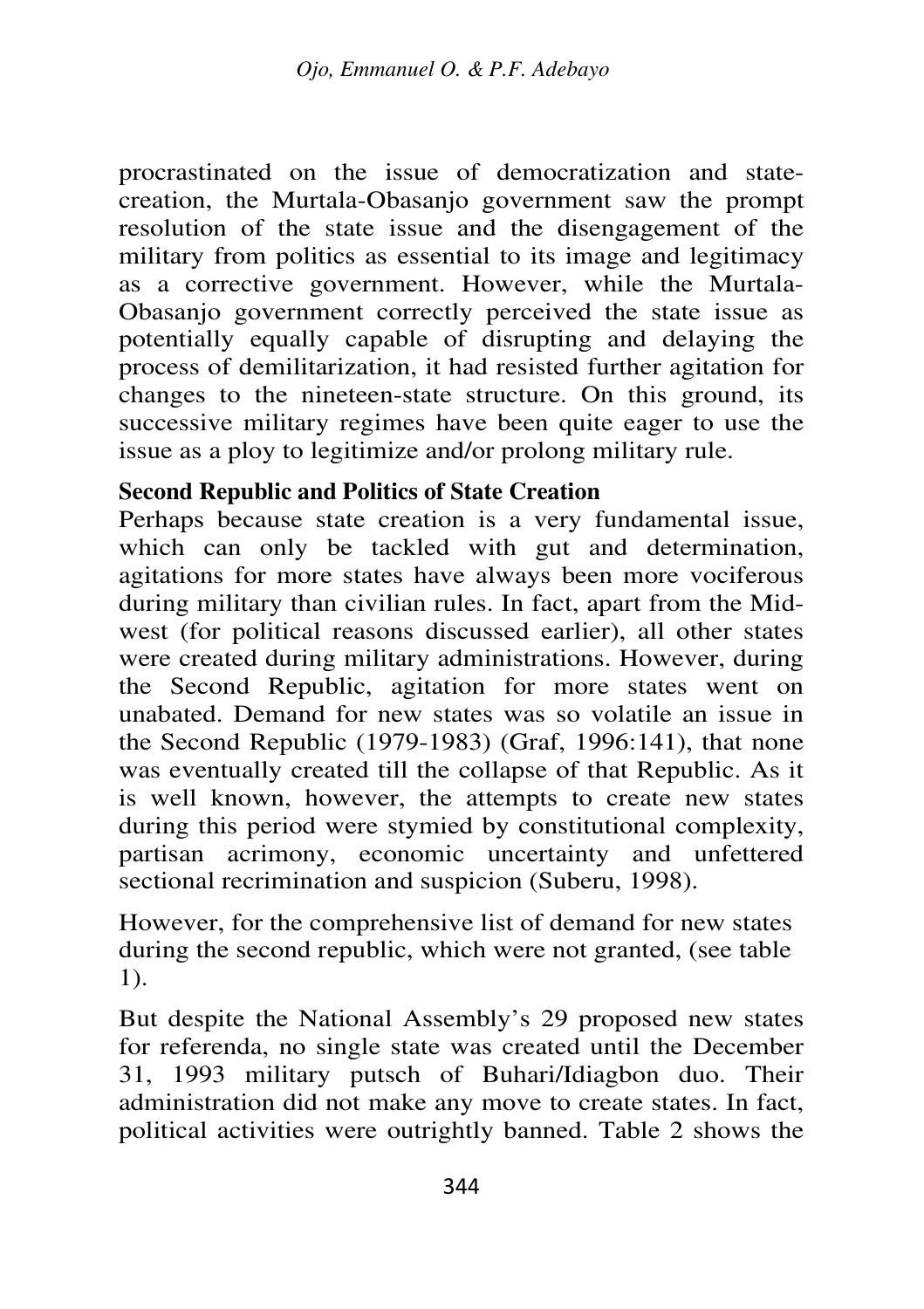29 proposed states' and local governments, which were eventually not created before another military putsch.

### **1987 and 1991 States' Creation**

With the coming into power of General Ibrahim Babangida in August 1985, states' agitators demanded for the creation of more states. Their clamour gradually became profound and found responsive cord as soon as Babagida took over power. No sooner he assumed mantle of leadership than he set up the Political Bureau, headed by Dr. S.J. Cookey to look into the demands, by people, for the creation of more states in the country. Based on the recommendation of the Bureau, federal government in September 1987 created two more states – Katsina and Akwa Ibom, thus, making the number of states in the country to twenty-one.

In an important sense, the 1987 state-creation exercise sought simply to complete the unfinished business of the 1976 exercise. This is because the creation of Akwa Ibom had been explicitly recommended by the Irikefe Commission, while the Zaria-Katsina imbroglio in Kaduna state and the attendant agitation for the separation of the two communities have become extremely strident even before the military disengagement in 1979. An additional achievement of the 1987 reorganizations was to make the number of states in the federation exactly divisible by three. This was widely considered necessary in order to avoid a return in the proposed Third Republic of the unfortunate constitutional cum electoral controversy in the federation, akin to the  $12^2$ /<sub>3</sub> legal debacle of 1979 (Dudley, 1982:165-178).

While the 1987 reorganizations genuinely appeared to be 'in the national interest', as claimed by Gen. Babangida, the 1991 reform underscored both the continuing popular pressure for new states and Babangida's desire to exploit these demands to promote his personal rulership project (Amuwo, 1995). The demands emanated largely from the Igbo intelligentsia and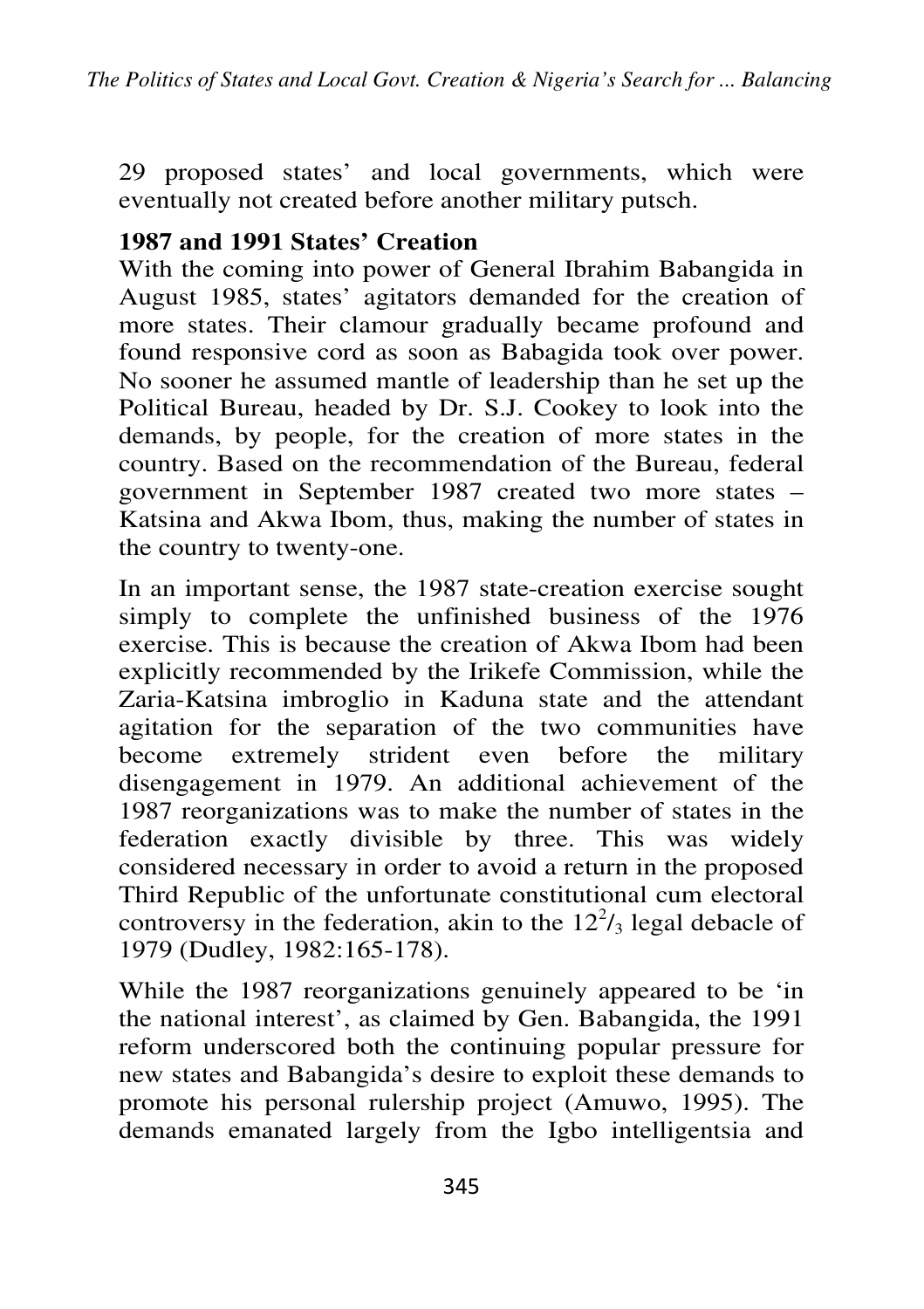political leadership. These Igbo elements claimed, quite forcefully and persuasively, that they have been economically short-changed and politically marginalised in the various reorganizations of the federal structure since 1967. Babangida responded to this particular grievance by creating two new Igbo states – Abia and (new) Anambra and locating the capital of a third state, Delta in the Igbo city of Asaba. The six remaining states that were created in 1991 gave satisfaction to distributive pressures emanating from Hausa/Fulani and Yorùbá sub-groups (Jigawa, Kebbi and Osun) or responded to the need to extend political and economic decentralization to geographically large, administratively unwieldy and/or culturally incompatible areas (Kogi, Taraba and Yobe). However, the location of five of the nine states in the North compounded the problems of geo-political balancing vis-à-vis the distribution of states. The new thirty-state structure consisted of sixteen states in the North against only fourteen in the South. The minorities were similarly short-changed; they had only twelve of the thirty states.

The 1991 re-organizations trivialized and bastardized the process of territorial reform in Nigeria. The creation of the nine new states and the accompanying reorganizations of the localities were done in a precipitate and prejudiced manner. Consequently, rather than promoting national integration, the re-organizations provoked an unprecedented orgy of protests, demonstrations and riots involving tens of fatalities (Johnson, 1991).

#### **The 1996 Re-Organizations**

With the coming into power of General Sani Abacha, those clamouring for states' creation seemed to redouble their call for more states. General Abacha himself made pronouncements supporting the rights, especially as the issue of creating new states was concerned. Thus, following the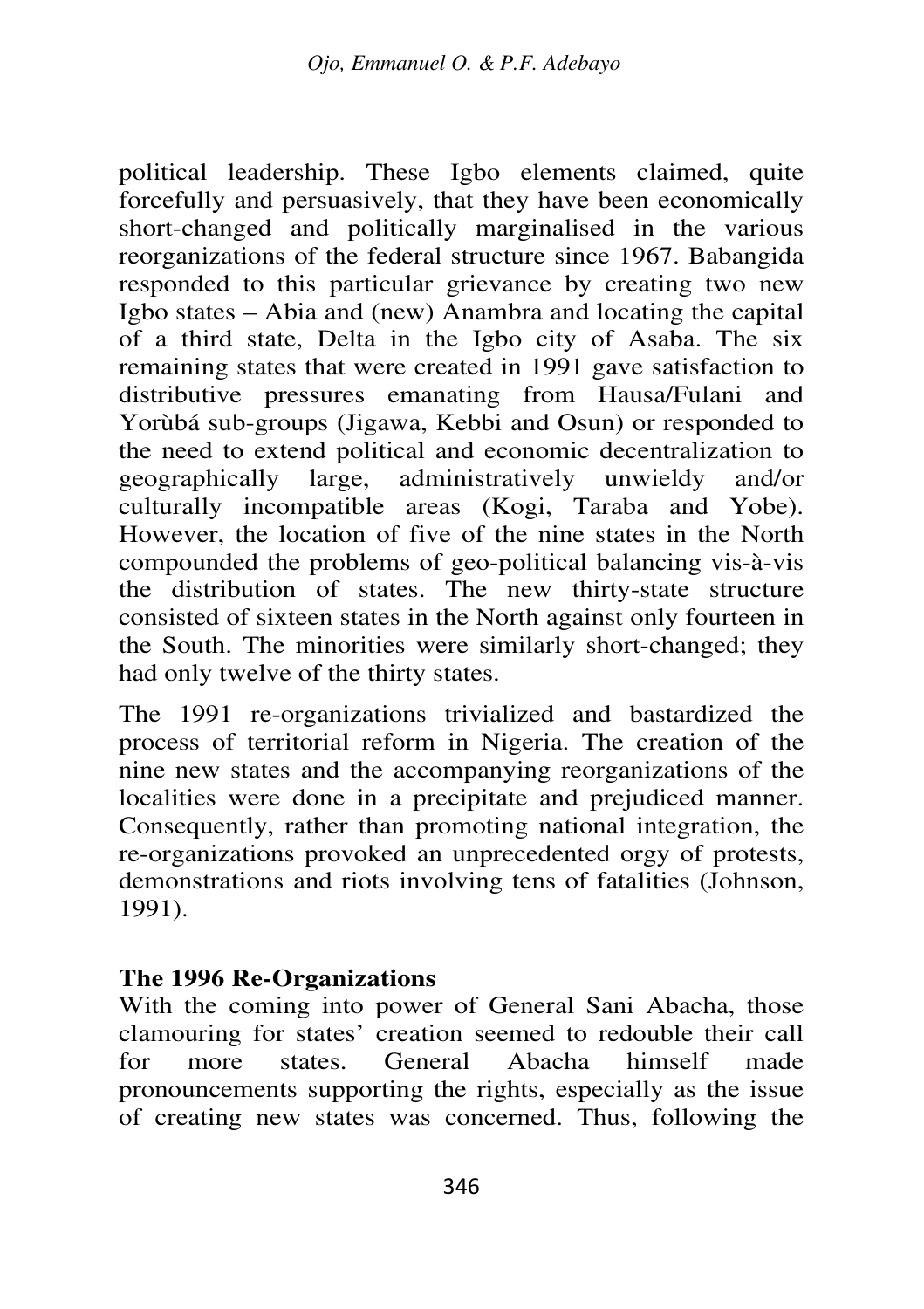recommendation of the disbanded National Constitutional Conference (NCC), on the need to create more states, General Abacha set up the committee for states creation, local government and boundary adjustment. Consequently, he appointed Chief Arthur Mbanefo as its chairman. Immediately on assumption of office, the committee requested for the submission of memoranda from members of the public and set January 15, 1996 as the deadline. At the end of the day, 2,369 demands for local governments and 280 boundary adjustments were made (Daily Times, 1996:12).

The Committee received a total of seventy-two requests for new states (twenty-seven requests more than the number received by the Constitutional Conference). See Table 3 for comprehensive list.

Although, the committee made specific recommendations for the creation of some states and local governments, such proposals were never published, and the government itself did not publish any white paper on the committee's report.

Nevertheless, on the occasion of the country's thirty sixth anniversary on 1st October, 1996, General Abacha announced the creation of six new states as follows:

> Bayelsa with headquarters at Yenagoa was created out of Rivers State. Ebonyi with headquarters at Abakaliki, was excised from Abia and Enugu States. Ekiti with capital at Ado-Ekiti, emerged from Ondo State. Gombe with headquarters at Gombe, was excised from Bauchi State. Nasarawa, with capital at Lafia, was created out of Plateau State. Zamfara, with headquarters at Gusau emerged from Sokoto State (Ibid).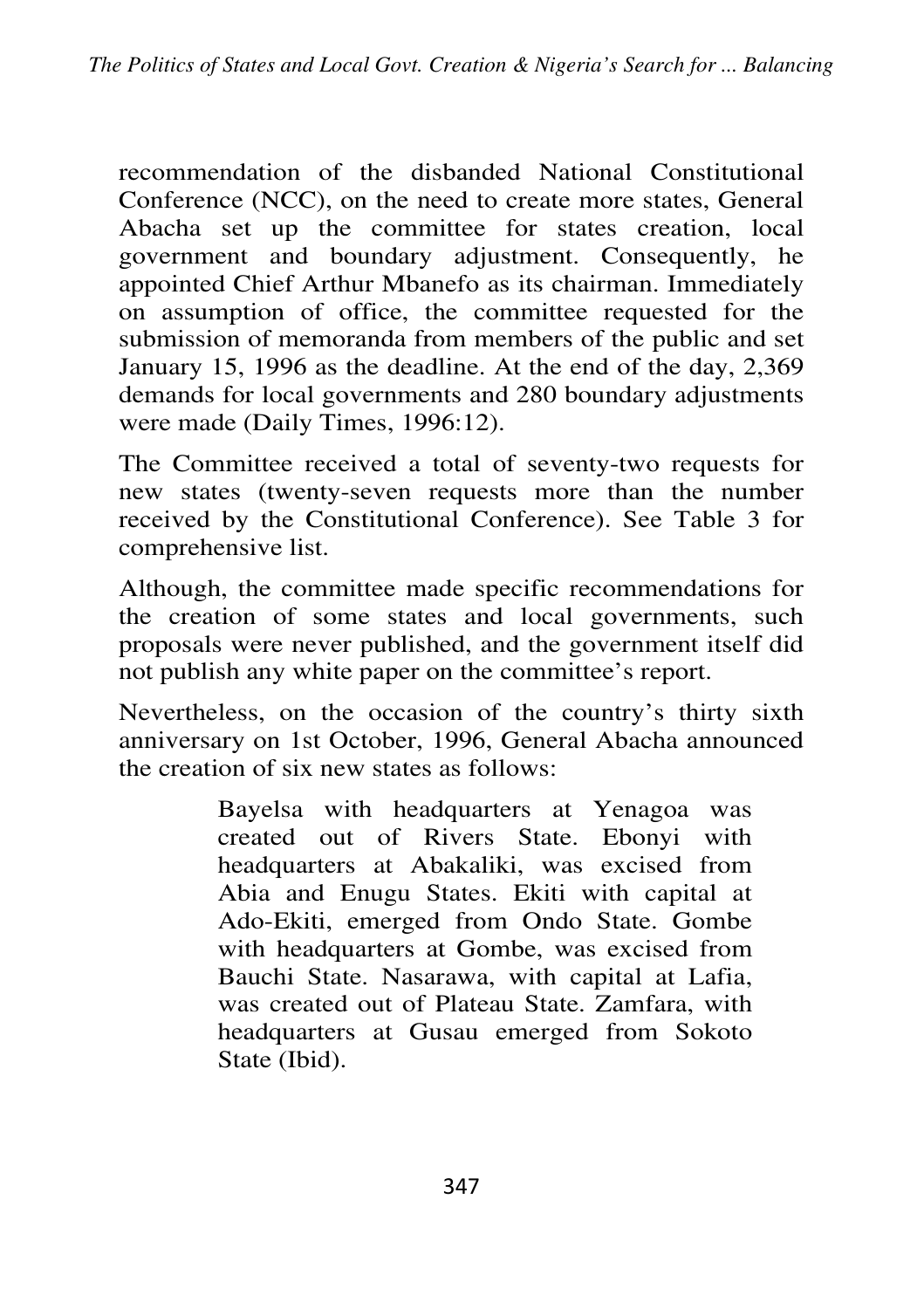The analysis could go on and on, but for space constraints, we now turn to Local Government creation exercises before we use 1991 demographic data to argue whether there are more or less local governments in each state based on their population sizes.

#### **Creation of Local Governments**

What is said above of the fragmentation of Nigeria into 36 states is also true of the 774 local government areas. The number of local governments has grown from 299 (1976) to 774 (1999). These local governments are uniform in structures, have the same functions, similar sources of revenue and share common relationships with the federal and state governments (Gboyega, 2003:24). *The Census News,* based on the 1991 population census, however, listed only 541 (five hundred and forty-one) local government areas (Census News, 1992). See tables 5 and 6 for the population sizes of the states and population range of states and local governments.

Like the states, Local Governments' population sizes exclusively vary from 24,825 (for Ibeju Lekki) to 1,011,808 (for Ojo) both of which are in Lagos State. Set out in Tables 5 and 6 is the classification of the population of the 541 Local Government Areas into twelve (12) population categories. The class interval of the first two (2) groups is 50,000 while those of the remaining ten (10) classes are 100,000. Of the remaining 531 Local Government Areas, 52.1 percent (118) are in the 50,000 to 100,000 class and 17.2 percent (93) in the 200,001 to 300,000 class. This means that approximately 31 percent (69.3) precisely of them are in the class of 100,000 to 300,000.

In table 5, the average population of the 541 Local Government areas is 163,600 (163,600 precisely) obtained by dividing the country's 1991 population of 88.5 million by 541. Set out in columns 2, 3, and 4 of the tables are respectively,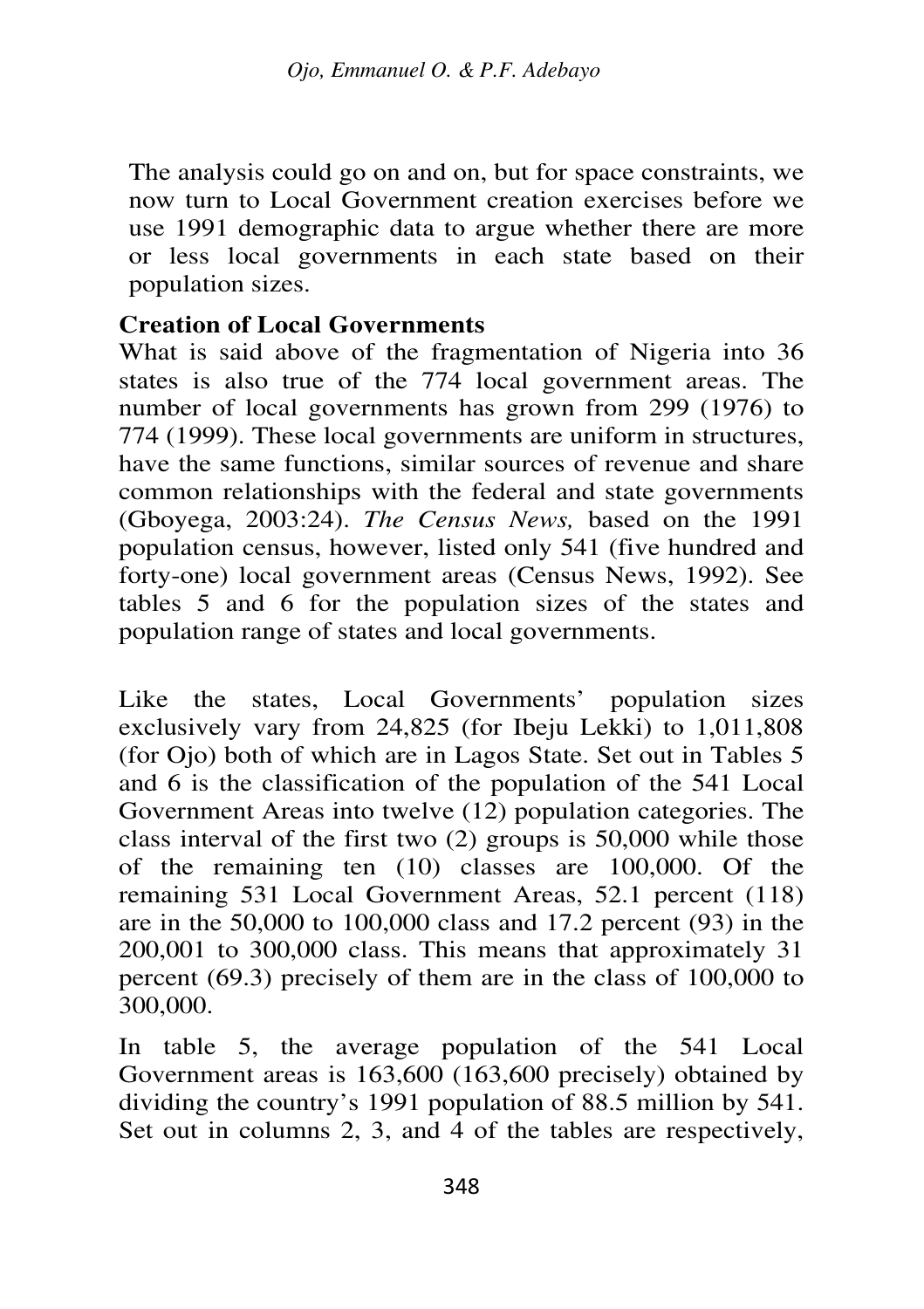the populations of the states and the numbers of their local government areas that extensively vary from 95,000 (for Abuja FTC) and 474,167 (for Kebbi State) population wise.

In column five is the number of local government areas which each state should have based on their national average population of 163,600. The figures in the column are obtained by dividing the population of each state by 163,600. In the last column of the table are the standard deviations from their national quotas of local government areas they are entitled to, based on the national average of 163,600.

The figures in the column are preceded by plus and minus signs to indicate the numbers of local government areas which they possess above and below their national quota while zero implies possession of their normal national quotas. The figures in column five are subtracted from those in column three to obtain those in column six.

Seventeen states possess 1 to 10 local government areas above their national quotas while twelve possess 1 to 23 below their national quotas. It is only two states (Kwara and Jigawa) that possess their normal national quotas of local government areas when juxtaposed by their population sizes. Akwa Ibom State exceeds its national quota by ten (10), its national quota should be 14 but presently has 24. Osun State should have 13 but has 22; Lagos State should have 35 but has only 12, a shortfall of 23.

Since the national average population of the 541 local government areas is 163,600, Obateru, suggested that the maximum population size of any local government area should be 100,000. This means that the population range of local government areas should be 100,000 to 300,000. The two basic factors to be considered in determining their population sizes within the range should be their natural resources and the living standards of their residents. There should be a kind of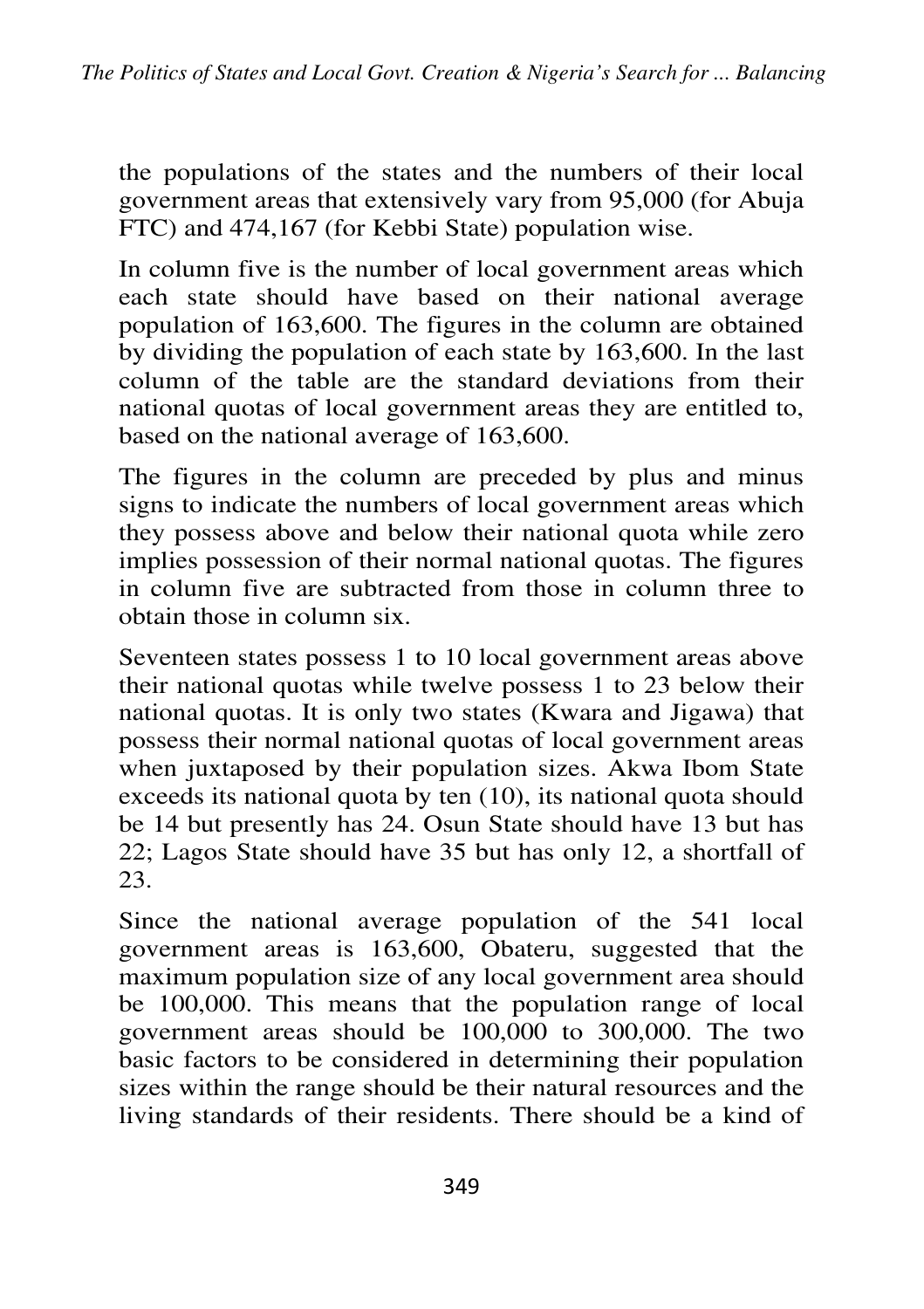correlation between the population sizes of local government areas and the performance of their levels of governments.

Consequently, population of 100,000 to 200,000 is suggested for the more developed ones and 200,000 to 300,000 for less developed ones. If the population range is accepted, then the number of local government population classes in the table 6 reveals that there is need to merge some local government areas in most of the states, while the four states of Lagos, Kaduna, Kano and Katsina have good cases for more local government areas (Obateru, 1995:9).

Agreed that creation of additional local government areas in a plural federal system is not an aberration, in the sense that as posited by Morton (1960), it is difficult to find any governmental activity which does not involve all three of the so-called "levels" of the federal system. In the most local of local functions – law enforcement or education, for example, the federal and state governments play important roles. In what, *a priori* may be considered the purest central government activities – the conduct of foreign affairs, for example, the state and local governments have considerable responsibilities, directly and indirectly. But where these local governments are financial liabilities which deepen local governments' financial dependency, this is adverse and counterproductive because decentralization which necessitated their creation is eventually undermined by absence of local authorities' own revenues (Mawhood, 1983). Therefore, the rationale of fragmenting Nigeria's federal system into several localities not only to enhance effective decentralization, which is the hallmark of federalism, but also to enhance administrative efficiency is far from been achieved.

### **State and Locality Creation: Implications for Nigeria's Development and Geo-Political Balancing**

Despite the high figure of both the number of states and localities in Nigeria, with demand for more still unabated, the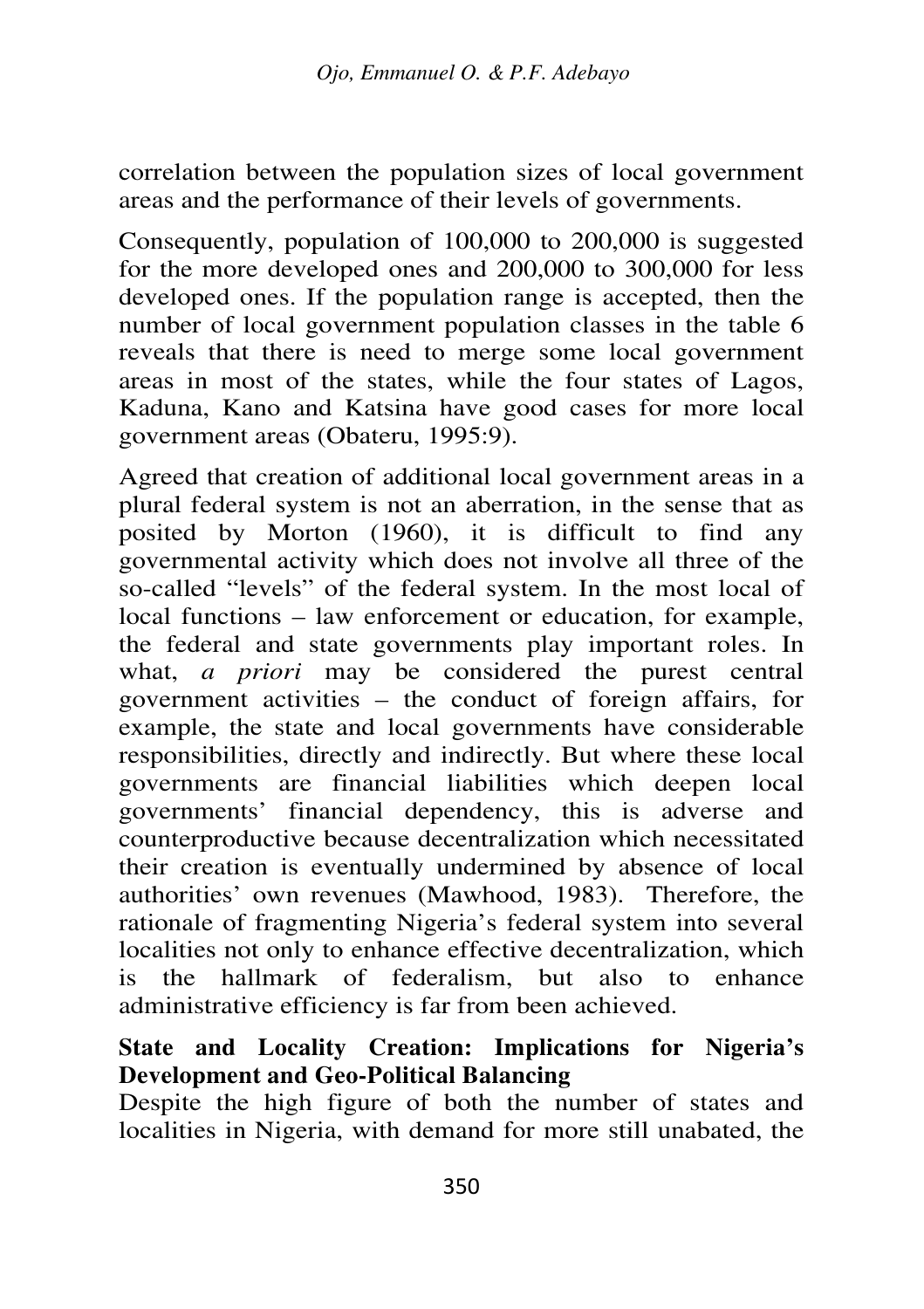question that bothers on this segment of the paper is: how many states and local governments are ideal for this federation and are the created ones in any way further both integrative and development guests of the country? While there is a considerable merit in the demands, as regards development, it is noteworthy that there are two approaches to achieving equitable spatial spread of economic development: (a) through the creation of more states and local government areas; and (b) through effective engagement in physical (spatial) planning which is sometimes referred to as Urban and Regional Planning. From economic viability consideration however, there appears to be no justification for the creation of more states in Nigeria in the foreseeable future as virtually all the existing thirty-six (36) states are not economically viable. Apart from Lagos State, which has tried to balance its budget since its creation, all other states have had to depend on the federal government for survival. This then presupposes that if the issue of availability of resources as pivotal for creating states is considered, then only Lagos State can be said to meet such consideration. Nigerians are saddled with unviable states, which cannot muster the least economic muscle required for autonomous political units.

The gap between statutory allocations and internally generated revenue is too wide. A situation whereby a state cannot generate the money needed to pay workers' salaries is not good enough. This trend does not only continue but financial condition of the states is also more precarious. The current revenue allocation system does not help the states too. It gives the federal government – 48.5%; state governments –  $24\%$ ; local governments  $-20\%$  and special funds (administered by the federal governments) –  $7.5\%$ . Thus, effectively, the Federal Government administers 56% of the federal account. It is noteworthy that state and local governments have mounted intense agitation since return to civil rule to revise the allocation formula in their favour.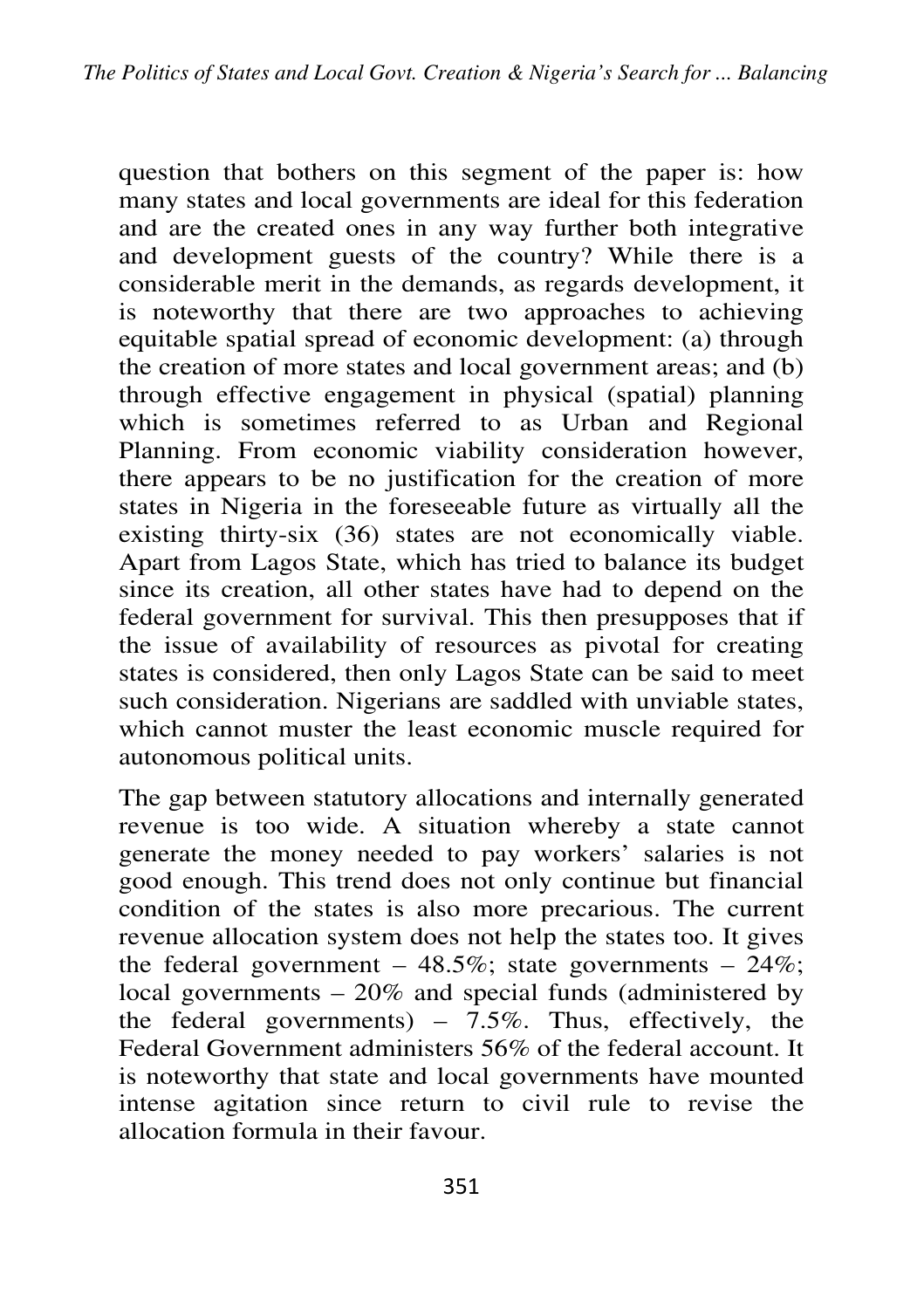Nevertheless, rapid rise in the number of states in the recent past, "has, no doubt, led to the multiplication of personnel and administrative facilities in the public sector, to the extent that, taken together, the entire public sector in the country is doing no more than the payment of salaries" (Ode, 1996). Yet there are 36 states and requests still unabated for more. In a federation like this, whereby the federal government plays 'Father Christmas', for the states to survive, it has a lot of negative consequences for the federal system. Beyond state creation for political reasons, it is high time we took economic viability as a factor into consideration. It is a negation of federal tenets to create level(s) of government without financial muscle.

Agitators for more states are unconscious of the fact that proliferation of states in the federation is capable of reducing the political power of such states. Larry Diamond was right when he stated that:

> The greater the number of states, the weaker and less viable individual states will become, with the direct consequence that the centre would actually gather more power and initiative (Diamond, 1987).

Thus, continuous creation of states and local governments may reduce their power to check the abuse of an overbearing federal centre. While big states can threaten the corporate existence and stability of the federation, small states neutralizes the deterrence effect of states in inter-state and centre-state relations as rightly observed by Ayoade (1988:20, 21). It is not likely therefore, that a single state or few states can confront the federal centre like in the secessionist attempt of 1967. But this does not mean that there will be no disaffection anymore. In fact, political disaffection may increase as the states' capability for ventilating their grievances decreases.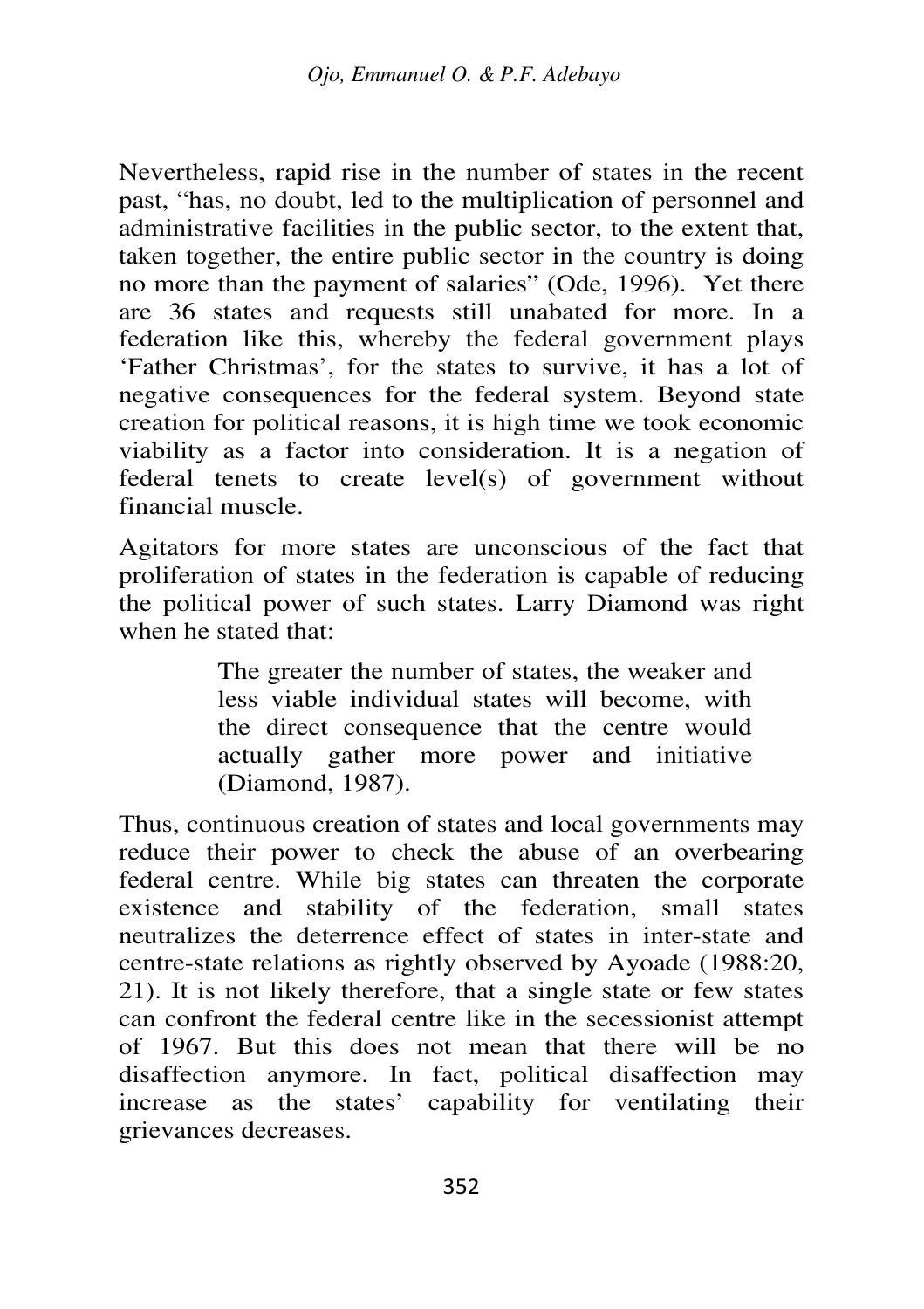Few states in the federation appear adequately viable on account of strength of their secondary and tertiary industries as earlier noted. When one considers table 5, vis-à-vis the 1991 population census with 30 states and federal territory then, the population sizes of the states vary from 1.41m (for Yobe State) to 5.69m (for Lagos State). This wide variation is equally evident in their annual revenues and expenditures, with the consequential effect of uneven development. Though, there is hardly any federation with fairly equal component parts, but the wide disproportionality is a source of concern in Nigeria. The irony of it all is that India with a far larger population size than Nigeria has twenty-five states, while Nigeria with 36 is still clamouring for more (Ordershook and Shertura, 1997:27).

In the first place, it is now widely recognized that the successive changes in the internal territorial configuration of the federation have served more to satisfy the distributive ambitions of the three ethnic majority formation of Hausa/Fulani, Yorùbá and Igbo, than to assuage the fears of the politically vulnerable ethnic minority communities. For this reason, the Ijaw community had trenchantly denounced the 36-state structure then as fraudulent and a 'clear embodiment of the usual bankruptcy' of the Nigerian system of federalism (The Guardian, 1994:A14).

Second, territorial changes in Nigeria have often spawned profound disagreement over the choice, ethno-territorial composition and localities and over the disposition of the assets and personnel of the old units from which the new ones had been excised. These disagreements are often compounded if not generated in the first place, by the arbitrariness arising from the creation of virtually all the states and localities by military fiat (except the 1963 one) rather than by popular ratification and/or constitutional legislation and proclamation. What is more, the creation of new states and local governments immediately fuel pressures for discrimination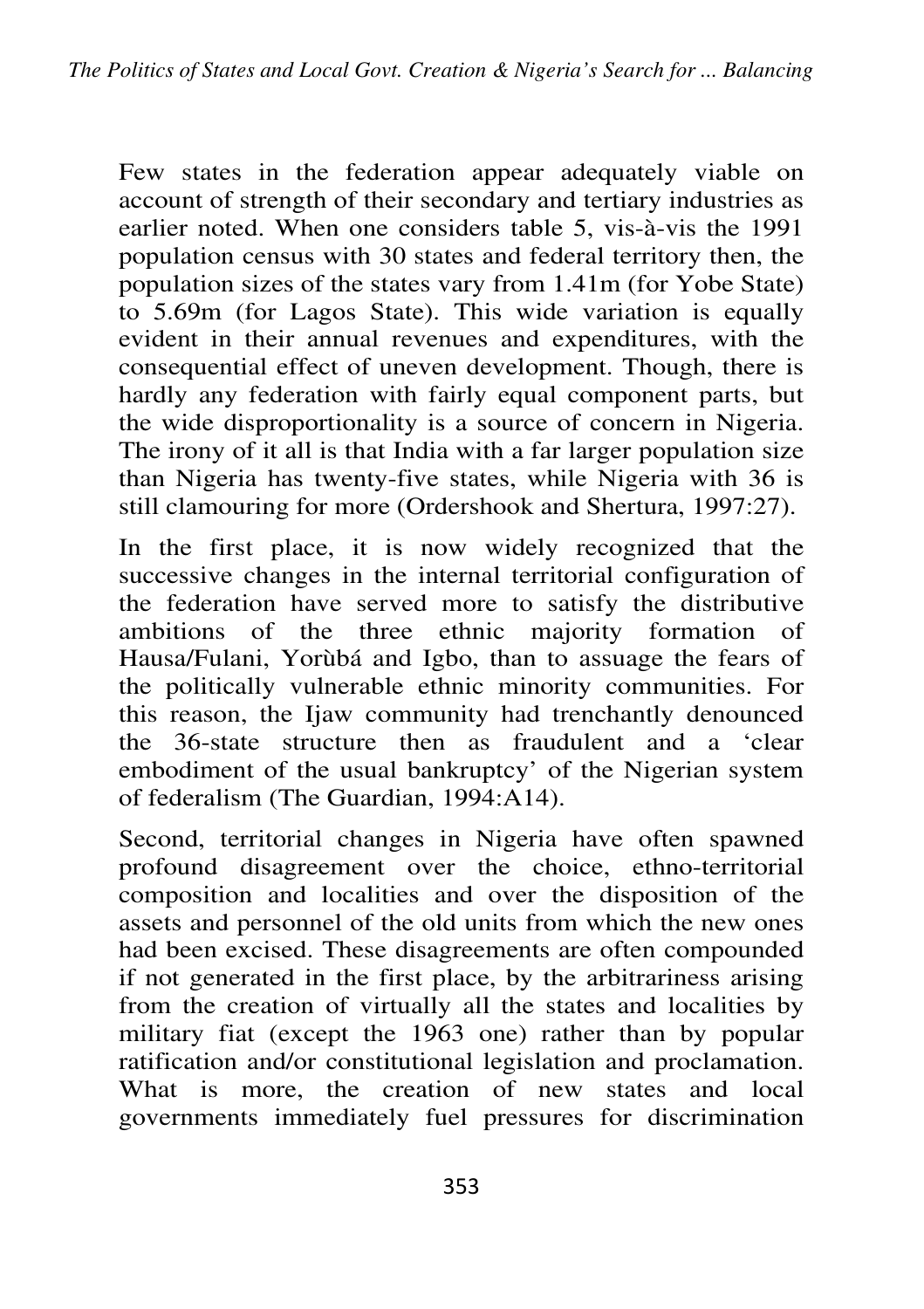against new classes of so-called 'non-indigenes', that is, Nigerians resident in states or local governments other than their own. All of this makes the creation of new states and localities in Nigeria an extremely divisive and disruptive exercise.

Thirdly, Nigeria's internal territorial reforms have remained pathetically inconclusive, as each successive exercise in state and local re-organization has merely spawned new minorities' antipathies and agitations for new states and localities. The cyclical character of territorial changes in Nigeria contrasts sharply with experiences in most other federations, where initially reforms of states and/or local boundaries have been followed by period of fairly stable consensus on the internal territorial configuration or morphology of the federal system (McHenry, 1986). Fourth, as Nigeria continues to totter under the impact of its worst economic crisis since independence, the negative economic or financial implication of establishing new states and localities are becoming increasing obvious. Beyond the expansion of bureaucratic and physical infrastructure in the newly established administrative headquarters, the developmental (as distinct from distributive) value of new financial devolution which accrues to the new constituent units from the revenue sharing system is immediately consumed by administrative overheads and new patronage positions, which leaves little resources for real development.

Fifth, there is the general realization in Nigeria that, far from reflecting a genuine desire officially to resolve some continuing anomalies or inequalities in the federal territorial structure, the creation of new states and localities is being promoted and manipulated by the military as a way of prolonging and undermining the re-democratization project. Not surprisingly, the creation of new states and local governments has featured prominently in the contentious and rather circuitous political transition programmes of both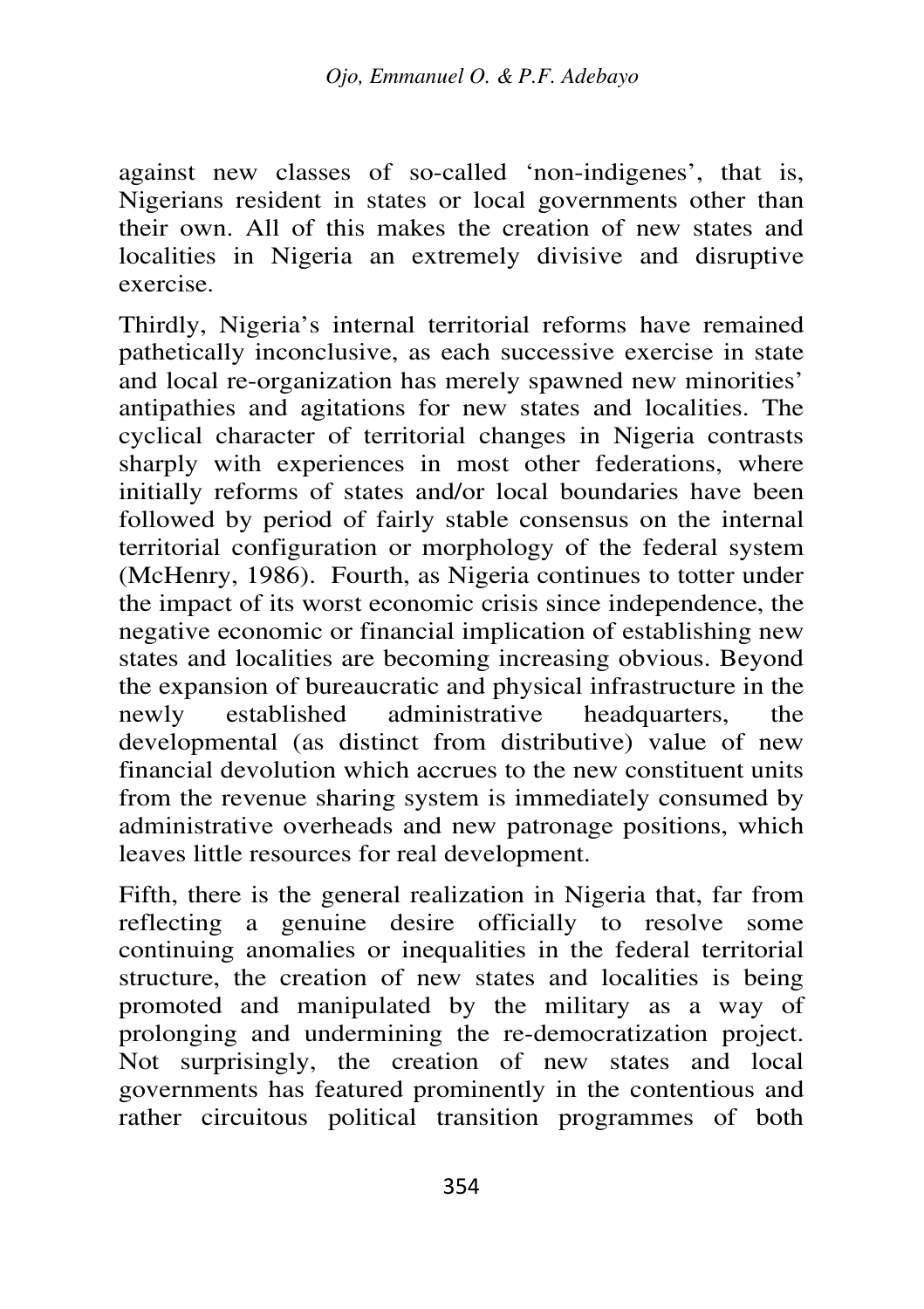Generals Babangida and Abacha. The experience in the current democratic experiment is interesting. Most of the state governors were creating additional and local governments at will despite the fact that hitherto, these local governments suffered from both administrative inertia and financial amnesty. With transition to a new government in 2003, they all suffered natural death. It was in this state of confusion that the federal government set up another panel to review the local government system in Nigeria. The outcome of the panel's recommendations and government's white paper are still being awaited.

## **Conclusion**

At a time of deep dissatisfaction and intensive frustration with the over-centralization of the federal system, the repeated creation or proliferation of new constituent units can only compound the imbalance in the inter-governmental system. Moreover, the direct role of the federal government in reorganizing the boundaries and redefining the structure of localities is a blatant centrist assault on the received federal doctrine regarding the rights of state administration and local populations to determine the nature of local authorities without taking into consideration local peculiarities (Suberu, 1995). According to Bola Ige (1995), today, Nigeria is the only country in the world, which says it is federal but where local government affairs are directed from the Federal Capital. It is so bad that since 1988, primary education nation-wide also has been planned and funded directly from the federal capital through the activities of National Primary Education Commission (NPEC) (The News, 1998). If such centrist tendencies could be jettisoned, then, Nigerians may have to be re-orientated on how to live peacefully together in a federal set-up rather than stimulating the demand for more states. What we discovered was that continuous fragmentation will only serve to foster the growth of more sub-nationality competition against the nationalism of the nation-state. And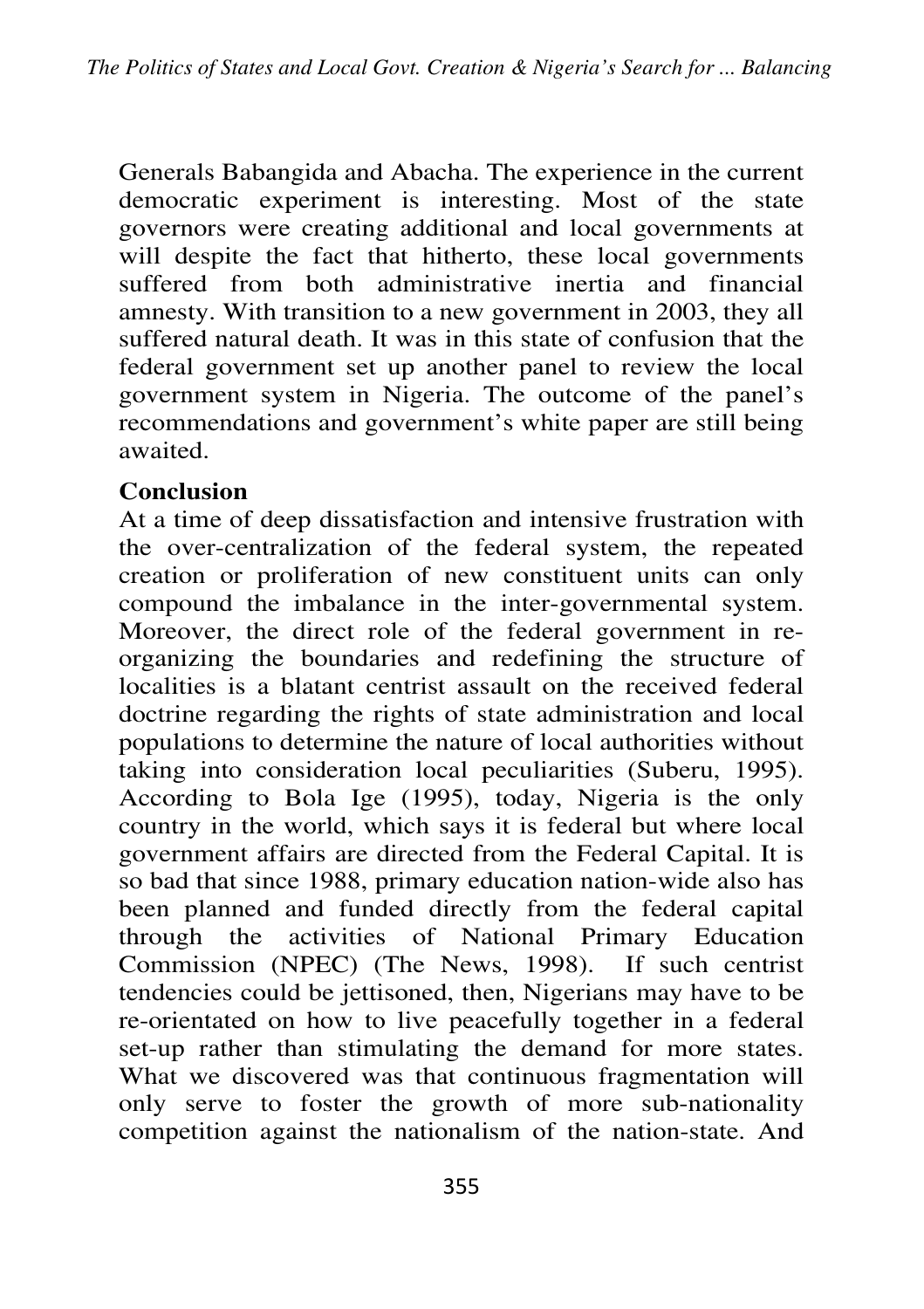since it has created more minorities, it means the policy has failed as an antidote to fear of ethnic domination. Although even development has become its new rationale it has still failed to bring about even development. Dependence on federal support too seems to have increased the intensity and hostility of the scramble for the "national cake" (Onyeoziri, 2002:13-16).

#### **References**

- Adejuyigbe, O., (1979), "Rationale and Effects of State Creation in Nigeria with Reference to the 19 States", in Bolaji Akinyemi, et. al. (eds.) *Readings on Federalism*, N.I.I.A. Publication, Lagos.
- Akinyele, R.T., (1990) "States Creation in Nigeria: The Willink Commission Report in Retrospect", *African Studies Review*, Vol. 39, No. 2, (September).
- Amuwo, K., (1995), "General Babangida Civil Society and the Military in Nigeria: Anatomy of a Personal Rulership Project". *Travaux Documents,* No. 48.
- Awolowo, O., *Path to Nigerian Freedom*, Faber and Faber, London.
- Ayoade, J.A.A. (1988), *Federalism in Nigeria: The Problem with the Solution*, Faculty Lecture, delivered on  $13<sup>th</sup>$ July, 1988 at the University of Ibadan, Ibadan University Press.
- Azikiwe, N., (1943), *Political Blue Print for Nigeria*, African Book Company, Lagos.
- Census News (1992), A Publication of National Population Commission, Abuja, Vol. 3, No.1.
- Coleman, J. (1965), *Nigeria: Background to Nationalism,* California University Press, U.S.A.
- Diamond, L., (1987), "Issues in Constitutional Design of a Third Nigerian Republic", *African Affairs,* Vol. 86.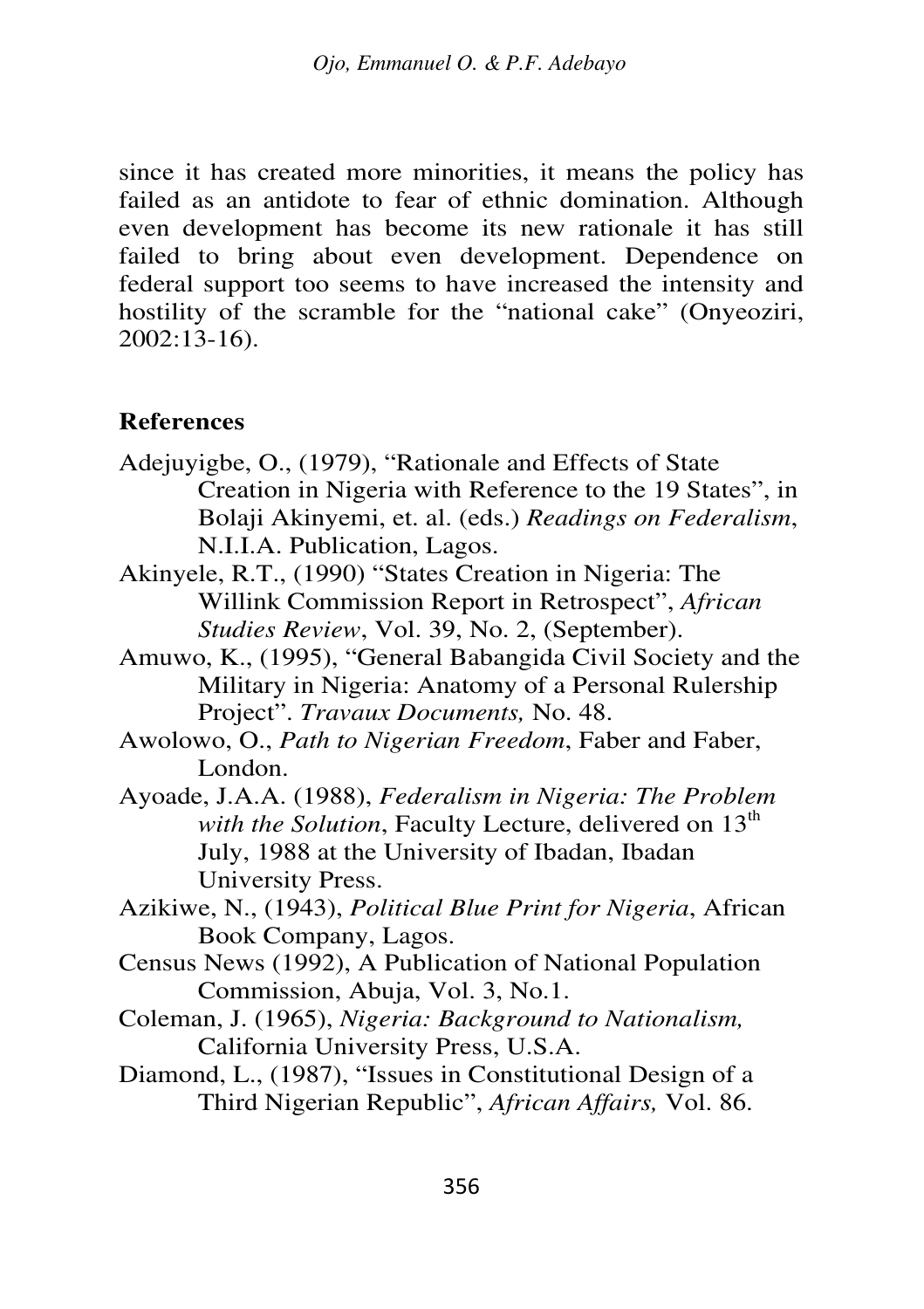- Dudley, B.J., (1982), *An Introduction to Nigeria Government and Politics*, London, Macmillan Press.
- Ejobowah, J.B., (1997), "Reflections on Normative Empirical Approaches to Ethnic Accommodation", *Journal of Contemporary African Studies,* Vol. 15, No. 2 (July).
- Elaigwu, J.I., (1986), *Gowon: The Biography of a Soldier Statesman*, Ibadan, Westbook Publishers.
- Federal Republic of Nigeria, Federal Military Government Views on the Report of the Panel on Creation of States, Federal Ministry of Information, Lagos.
- Gana, A.T. (1987), "The Politics and Economics of State Creation in Nigeria", *Nigerian Journal of Policy and Strategy*, Vol. 2, No. 1, Kuru, Jos.
- Gboyega, A. (2003), Democracy and Development: The Imperative of Local Good Governance, being an Inaugural Lecture delivered at the University of Ibadan, on Thursday, October 2, Vantage Publishers Ltd., Ibadan.
- Graf, W., (1998), *The Nigerian States*, London, James Carvey.
- Hwowitz, D., (1985), *Ethnic Group in Conflict*, Berkeley, University of California Press.
- Ige, B., (1995), "Of Abacha's Constitution and Colonialism", *Tell,* 8th May, Lagos.
- Johnson, Y. (1991), "New States: Harvest of Mixed Feelings", in *Sunday Tribune*, Ibadan, September 8, Ibadan.
- Lagunju, S., (1996), "Politics of State Creation: Any End to Demand?", in HEADLINES, No. 273, Lagos, A publication of Daily Times, Nigeria.
- Mawhood, P. (ed.), (1983), *Local Government in the Third World,* Chichester, John Wiley and Sons.
- McHenry, D., (1986), "Stability of the Federal System in Nigeria: Elite Attitude at the Constituent Assembly Towards the Creation of New States", *Publius: The Journal of Federalism*, Spring Vol. 16, No. 11.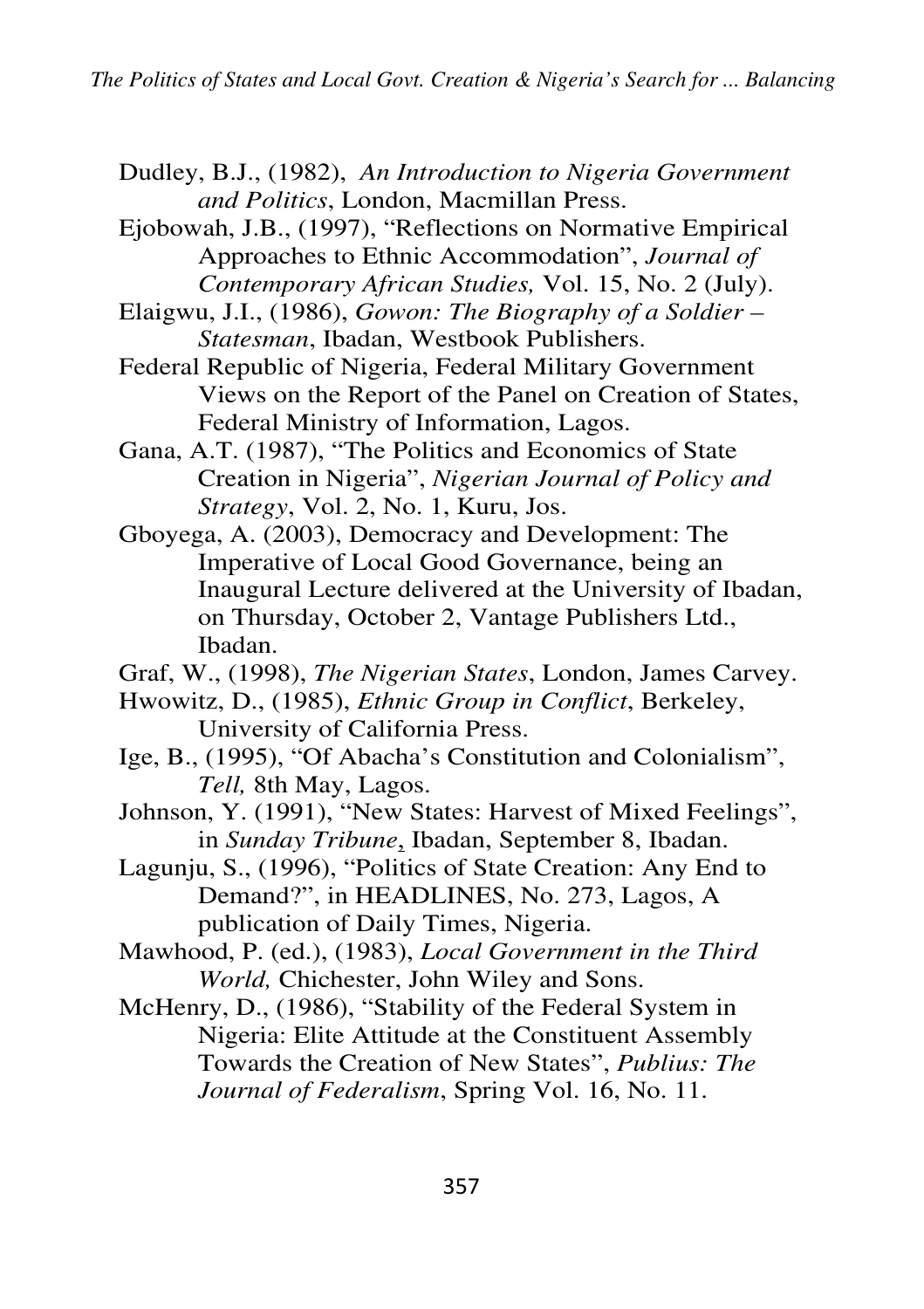- Morton, G., *The Federal System: Goals for Americans,* Englewood Cliffs, New Jersey, Prentice Hall.
- Obateru, R. (1995), "Stop Fragmenting Nigeria", *Nigerian Tribune*, Ibadan, 12<sup>th</sup> January.
- Obateru, R., (1995), "Stop Fragmenting Nigeria", *Nigerian Tribune,* (Ibadan, 12 January).
- Ode, J., (1996), "New States: Endless Agitation", *Newswatch,* April 8, 1996, Lagos.
- Ojiako, J, (undated), *13 Years of Military Rule, 1966-1979.* A Daily Times Publication, Lagos.
- Ojo, E.O. (2002), "Integrative Mechanisms in a Federal State: The case of Nigeria", being an unpublished Ph.D. Thesis, submitted to the Department of Political Science, University of Ibadan, Nigeria.
- Onyeoziri, F., (2002), *Alternative Policy Options for Managing the National Question in Nigeria*, John Archers Publishers Ltd. In collaboration with Programme on Ethnic and Federal Studies (PEFS), Department of Political Science, University of Ibadan, Ibadan, 2002, pp. 13-16.
- Ordershook, P.C., and Shertura, O., (1997), "Federalism and Constitutional Design", *Journal of Democracy*, Vol. 8, No.1 (January).
- Osaghae, E.E. (1986), "Do Ethnic Minorities Still Exist in Nigeria?". *Journal of Commonwealth and Comparative Politics,* Vol. 24, No. 2.
- Rewane, A.O., (1995), "The Link with the Past: Nigeria's Unity in Diversity (?). *Nigerian Tribune*, 17<sup>th</sup> July, Ibadan.
- Suberu, R.T. (1991), "The Struggle for New States in Nigeria, 1976-1996", *African Affairs*, 1991, Vol. 90.
- Suberu, R.T., (1995), "Federalism, Ethnicity and Regionalism in Nigeria", being the revised draft of paper presented at the conference on the Dilemmas of Democracy in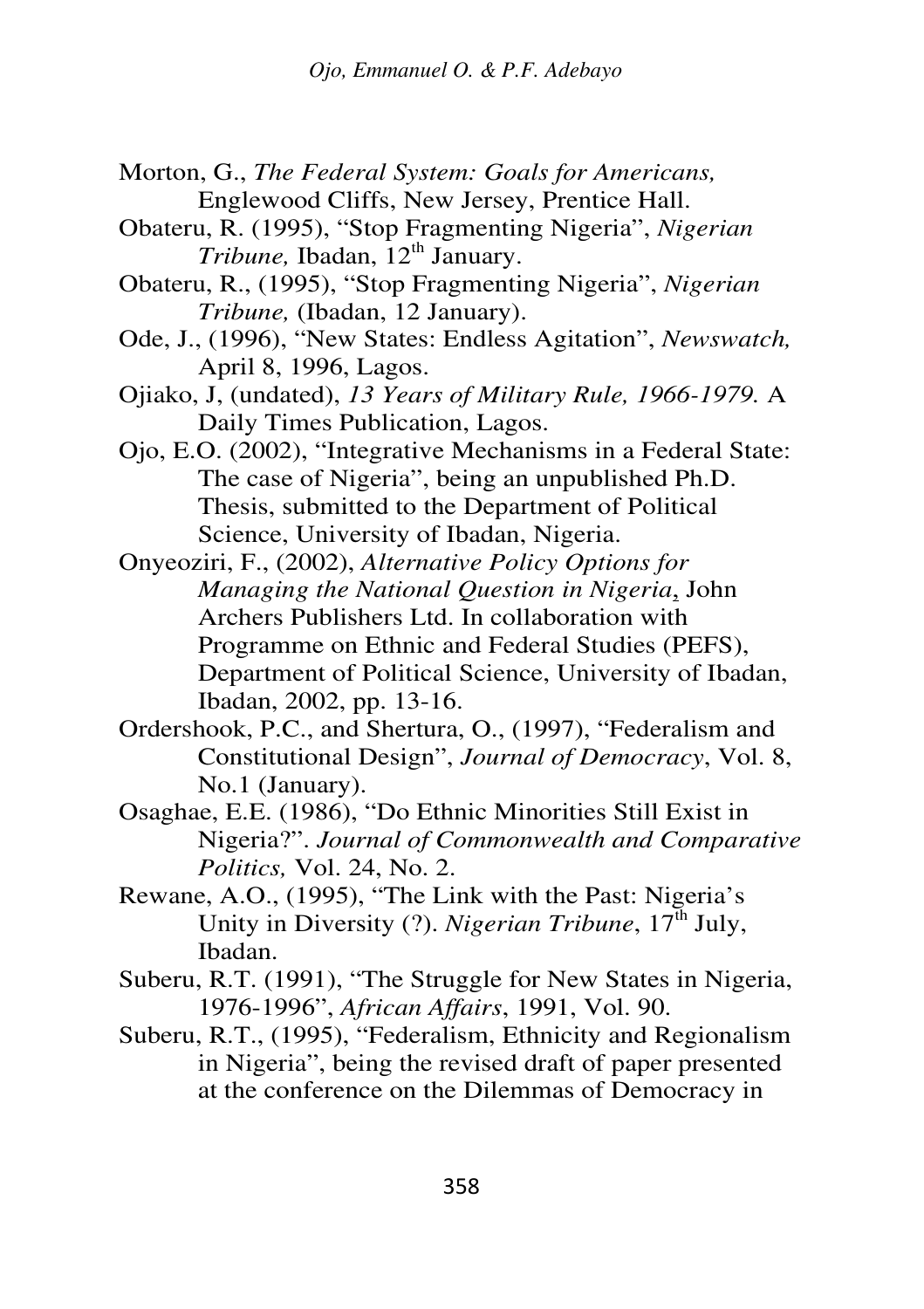Nigeria, University of Wisconsin, Madison, U.S.A., 10- 12.

Suberu, R.T., (1998), "States' Creation and the Political Economy of Nigerian Federalism" in Kunle Amuwo et. al., (eds.), *Federalism and Political Restructuring in Nigeria*. Spectrum Books Limited and IFRA Ibadan.

**Newspapers** 

 Daily Times, Lagos. The Guardian, Lagos. The News, Lagos.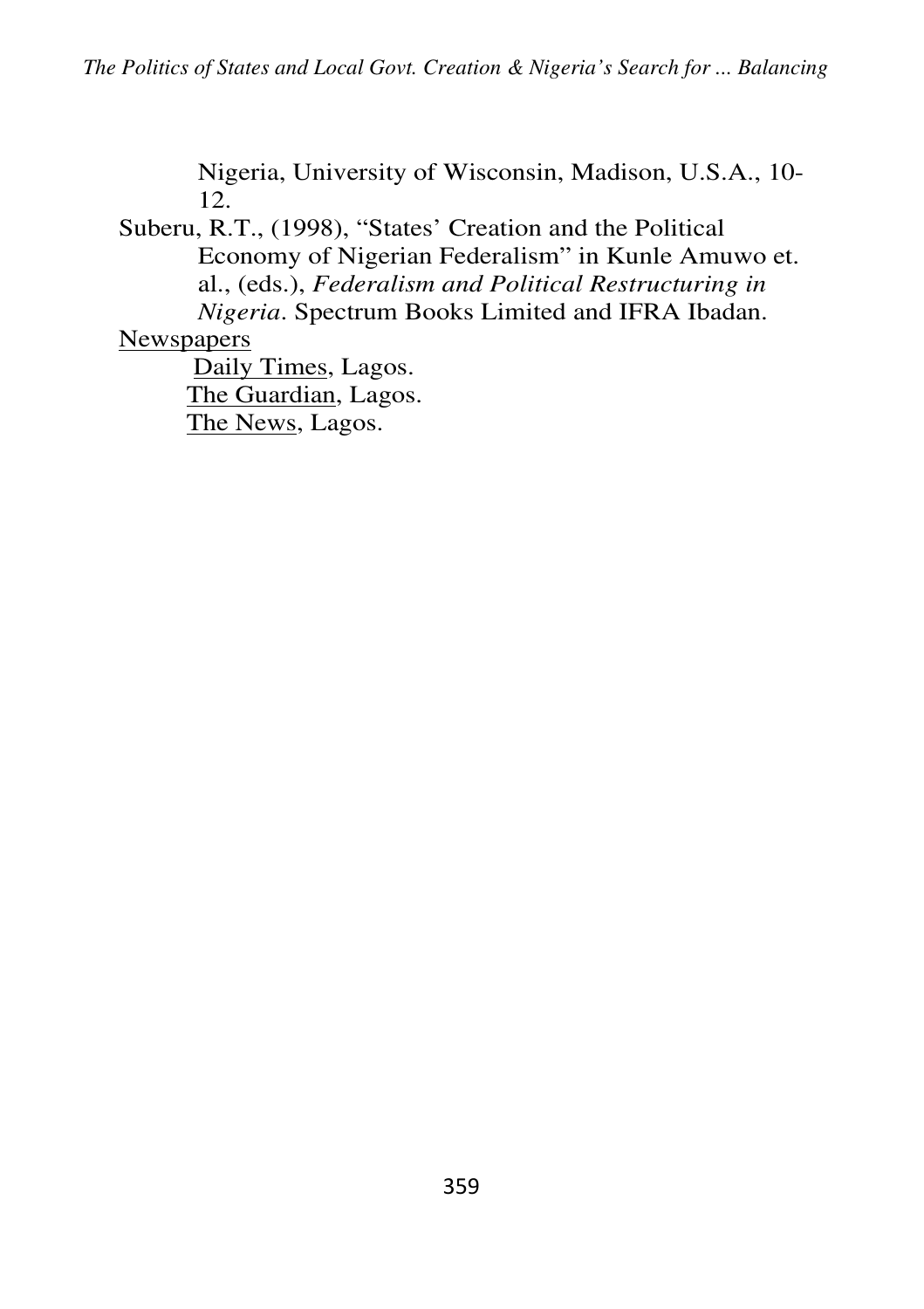| <b>Existing States</b> | <b>Request</b>                                        | <b>Existing</b> | <b>Requests</b>                               |  |  |  |  |
|------------------------|-------------------------------------------------------|-----------------|-----------------------------------------------|--|--|--|--|
|                        |                                                       | <b>States</b>   |                                               |  |  |  |  |
| Anambra                | Adada<br>Anambra<br>Wawa                              | Imo             | Abia<br>Njaba                                 |  |  |  |  |
| Anambra/Imo<br>Bauchi  | Ebonyi<br>Gombe<br>Katagum                            | Kaduna<br>Kano  | Katsina<br>New Kaduna<br>Ghari                |  |  |  |  |
| Bendel                 | Anioma<br>Coast<br>Delta<br>Edo                       |                 | Hadejia<br>Jigawa<br>Lantai<br>Tiga           |  |  |  |  |
| Benue                  | Makurdi<br>New Benue                                  | Kwara<br>Lagos  | (See Benue Kwara)                             |  |  |  |  |
| Benue/Kwara            | Kogi<br>Okura                                         | Niger<br>Ogun   | Ijebu                                         |  |  |  |  |
| Borno                  | Gujba<br>Kukawa<br>New Borno                          | Ondo            | Ekiti<br>New Ondo                             |  |  |  |  |
| <b>Cross River</b>     | Savanna<br>Akwa Ibom                                  | Oyo             | New Oyo<br>Oduduwa<br>Osun                    |  |  |  |  |
|                        | Calabar<br>New Cross River<br><b>Real Cross River</b> | Plateau         | Middle Belt<br>Nasarawa                       |  |  |  |  |
| Gongola                | New Gongola<br><b>Nasarawa</b><br>Taraba              | Rivers          | <b>Oil Rivers</b><br>Port Harcourt            |  |  |  |  |
| Imo                    | Abia                                                  | Sokoto          | Niger Delta<br>Kebbi<br>New Sokoto<br>Zamfara |  |  |  |  |

Table 1: 49 Formal Requests for New States in Nigeria October 1979 – June 1983

**Sources:** Adapted from R.T. Suberu, "The Struggle for New State in Nigeria, 1976-1990" African Affairs, 1991), 90, p.504. Also, see, Report of the Isa Obaro Committee on State Creation. Sunday Sketch, Ibadan, 12 June, 1993.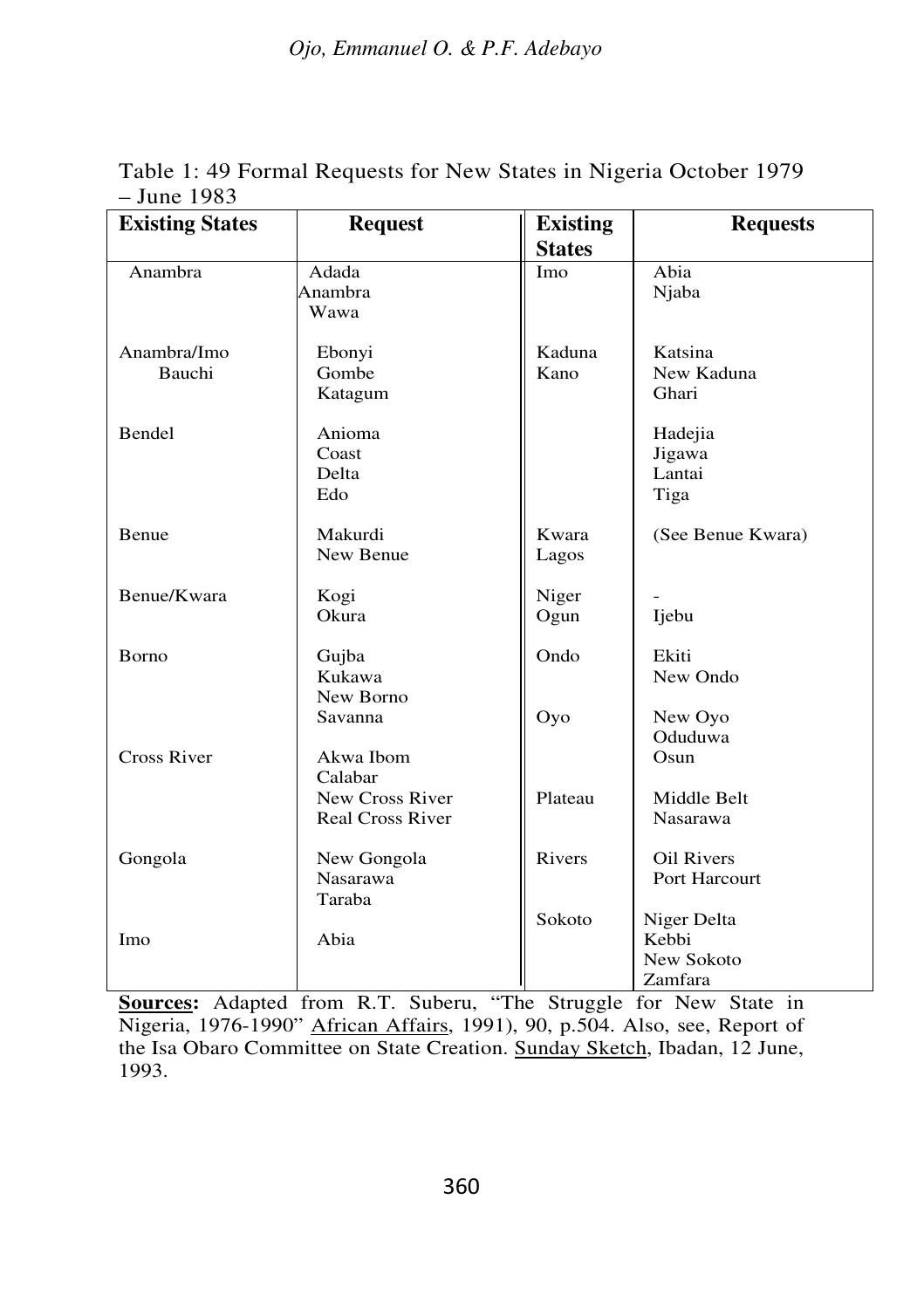| <b>Existing</b><br><b>State</b> | <b>Proposed State</b> | No. of $L.G.$<br>As Involved | <b>Existing</b><br><b>State</b> | <b>Proposed</b><br><b>State</b> | No. of<br>L.G. As<br><b>Involved</b> |
|---------------------------------|-----------------------|------------------------------|---------------------------------|---------------------------------|--------------------------------------|
| Anambra                         | New Anambra           | 8                            | Imo                             | Njaba                           | $\overline{a}$                       |
| Anambra/                        | Ebonyi                |                              | Katsina                         | Katsina                         | $\tau$                               |
| Imo                             |                       | 6                            |                                 | New Kaduna                      | $\tau$                               |
| Bauchi                          | Gombe                 |                              | Kano                            | Ghari                           | 3                                    |
|                                 | Katagun               | $\overline{4}$               |                                 | Jigawa                          | $\overline{4}$                       |
|                                 | Anioma                | 5                            |                                 | Lautai                          | $\overline{4}$                       |
| Bendel                          | Delta                 | $\overline{4}$               |                                 | Tiga                            | 3                                    |
|                                 | New Benue             | 7                            | Ondo                            | New Ondo                        | 9                                    |
| Benue                           | Kogi                  | $\overline{\phantom{m}}$     | Oyo                             | New Oyo                         | 7                                    |
| Benue/Kwara                     | Okura                 | 6                            |                                 | Osun                            | 10                                   |
|                                 | Gujba                 | 5                            | Plateau                         | Nasarawa                        |                                      |
|                                 | New Borno             | 7                            |                                 | Middle Belt                     | 5                                    |
| Borno                           | New Cross River       | 8                            | Rivers                          | Port                            | $\overline{4}$                       |
| <b>Cross River</b>              | Taraba                | 8                            | Sokoto                          | Harcourt                        | $\overline{7}$                       |
|                                 | Aba                   |                              |                                 | Kebbi                           | $\overline{7}$                       |
| Gongola                         | Abia                  | 9                            |                                 | Zamfara                         |                                      |
| Imo                             |                       | $\overline{\mathbf{4}}$      |                                 |                                 |                                      |
|                                 |                       | 10                           |                                 |                                 |                                      |

Table 2: 29 Proposals for New States Recommended for Referenda by the National Assembly (1979-1983)

**Source:** R.T. Suberu, op. cit. 1991, p.514.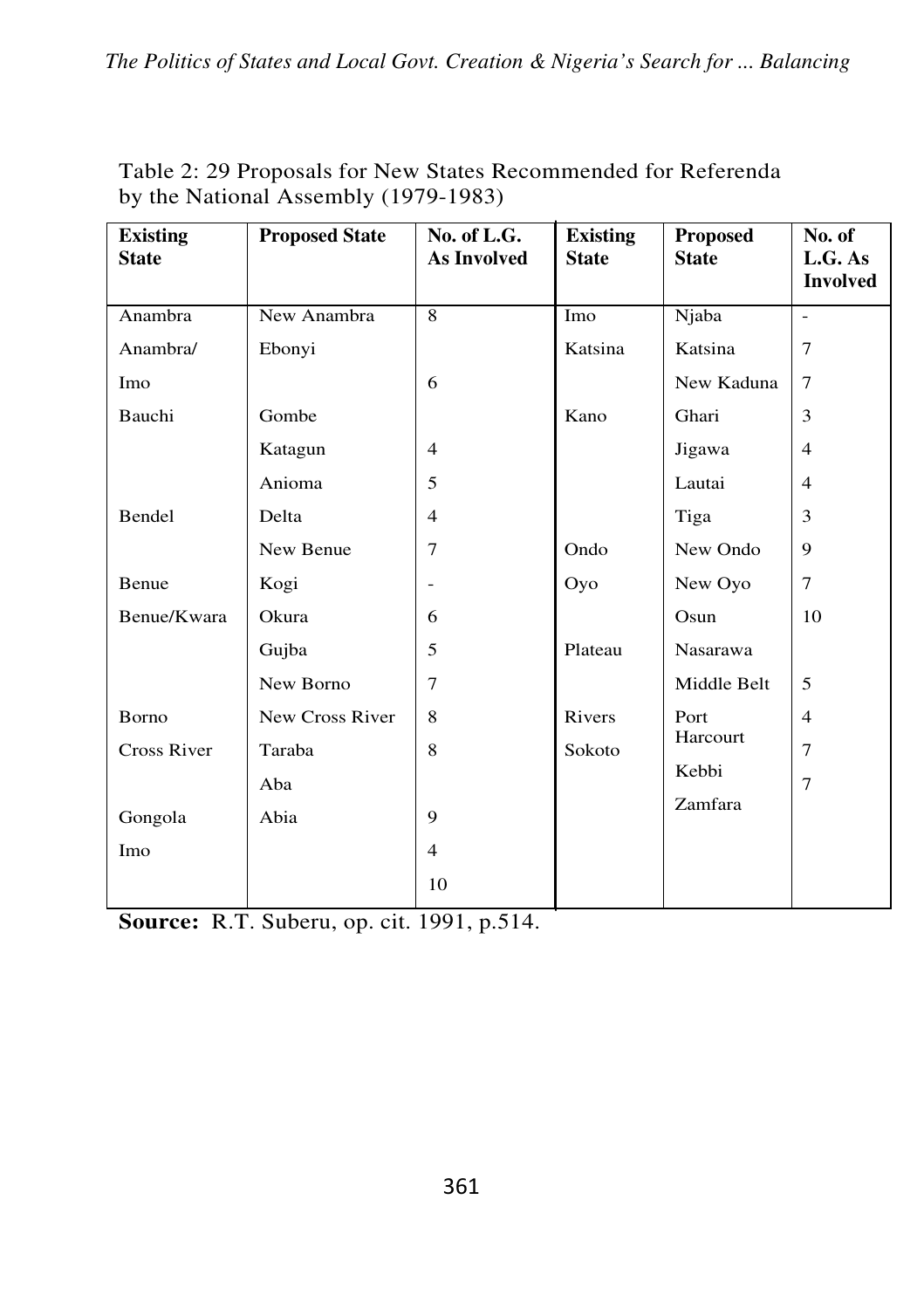| <b>Present</b> | <b>Proposed</b> | <b>Proposed</b>   | <b>Predominant Ethnic</b> |
|----------------|-----------------|-------------------|---------------------------|
| <b>State</b>   | <b>State</b>    | Capital           | Composition               |
| Abia           | Aba             | Aba               | Igbo                      |
| Adamawa        | Sardauna        | Mubi              | Hausa-Fulani NM           |
| Akwa Ibom      | Atlantic        | Oron              | SМ                        |
|                | Itai            | Ikot-Ekpene       | SM                        |
| Anambra        | Ezu             | Awka              | Igbo                      |
| Bauchi         | Gombe           | Gombe             | Hausa-Fulani              |
|                | Katagun         | Azare             | Hausa-Fulani              |
| Benue          | Apa             | Otukpo            | NM                        |
|                | Katsina Ala     | Zaki-Ibiam        | NM                        |
| Cross River    | Ogoja           | <b>Ikom</b>       | SM.                       |
| Delta          | Anioma          | Asaba             | Igbo                      |
|                | New Delta       | Warri             | <b>SM</b>                 |
|                | Ndokwa          | Utagba-Ogbe       | Igbo                      |
| Edo            | Toru-Ebe        | Patani            | SM                        |
| Enugu Abia     | Afemesan        | Auchi             | SM                        |
| Imo            | Ebonyi          | Abakaliko or      | Igbo                      |
| Jigawa         | Njaba           | Afikpo            | Igbo                      |
|                | Bayajida        | Okigwe            |                           |
|                |                 | Daura, Kazaure or | Hausa-Fulani              |
|                |                 | Gumel             | Hausa-Fulani              |
| Kaduna         |                 | Hadejia           | Hausa-Fulani              |
|                | Gurara          | Hadejia           |                           |
| Kano           |                 | Zonkwa or         | NM                        |
|                | Gari            | Kafanchan         | Hausa-Fulani              |
|                | Tiga            | Dambatta          | Hausa-Fulani              |
| Katsina        | Tigari          |                   | Hausa-Fulani              |
| Kogi           | Karaduwa        | Gwarzo            | Hausa-Fulani              |
|                | Okura           |                   | NM                        |
| Kwara          | Okun            | Idah              | Yorùbá                    |
| Kwara/         | Yorùbá          | Kabba             | Yorùbá                    |

Table 3: The 45 Requests For New States Received By The National Constitutional Conference, 1994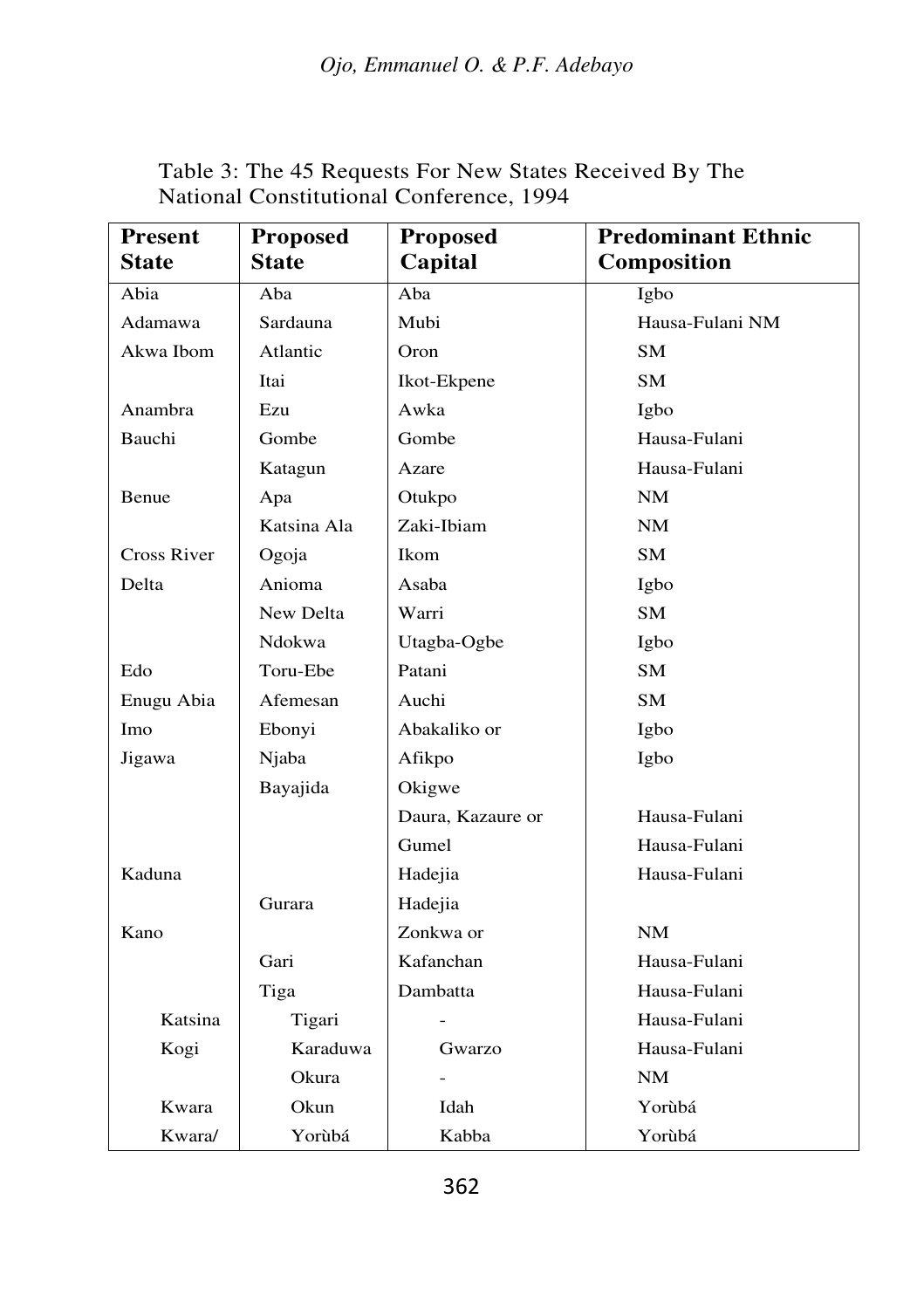| Kogi          | Oyi                  | Ilorin              | Yorùbá       |
|---------------|----------------------|---------------------|--------------|
| Niger         | Kainji               | Kabba               | NM           |
|               | Ndaduma              | Kontagora           | Nm           |
|               | Ijebu-               | <b>Bida</b>         | Yorùbá       |
| Ogun          | Remo                 | Ijebu-Ode           | Yorùbá       |
| Ondo          | Ekiti                | Ado-Ekiti           | Yorùbá       |
| Osum          | Oduduwa              | Ile-Ife or Ilea     | Yorùbá       |
| Oyo           | New Oyo              | Ogbomoso or         | Yorùbá       |
|               | $Oke-Ogun$           | Oyo                 | NM           |
| Plateau       | <b>Nasarawa</b>      | Saki or Iseyin      | <b>SM</b>    |
| <b>Rivers</b> | <b>New</b><br>Rivers | Akwanga or<br>Lafia | <b>SM</b>    |
|               | Nun-                 | Port Harcourt       | <b>SM</b>    |
|               | Rivers or            | South               | <b>SM</b>    |
|               | Oloibiri             | Ogbia or Nembe      | <b>SM</b>    |
|               | Ogoni                | Bori                | Hausa-Fulani |
|               | Orashi               | Ahoada              | Hausa-Fulani |
| Rivers        | Port-                | Port Harcourt       | NM           |
| Delta         | Harcourt             | Sagbama             | NM           |
| Sokoto        | Bayelsa              | Sokoto              |              |
|               | Sakkwato             | Gusau               |              |
| Taraba        | Zamfara              | Wukari              |              |
|               | Kwararafa            |                     |              |
|               | Mambilla             |                     |              |
|               |                      |                     |              |

**Source:** Adapted from Report of the Committee on State Creation. The Report of the National Constitutional Conference, 1995.

**Key:** NM - Northern Minorities

SM - Southern Minorities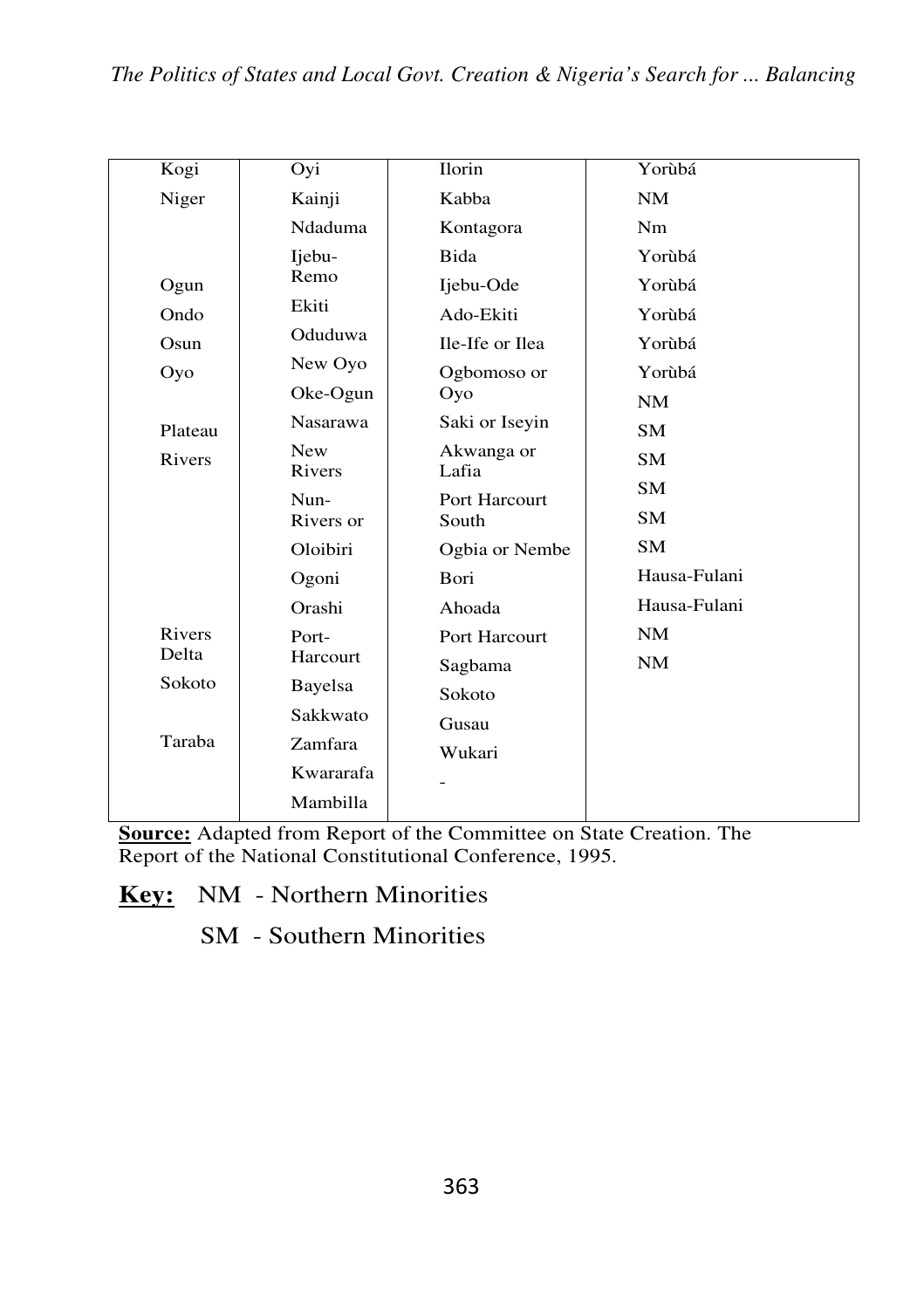*Ojo, Emmanuel O. & P.F. Adebayo* 

| Serial No. | <b>States</b> | <b>State Population</b><br>(millions) | Number of<br>L.G.A. | Average L.G.A.<br>Population | <b>Based On The</b><br>No. Of L.G.A.<br>Average of<br>163,600(b)<br>National | Deviation from<br>the National<br>Average |
|------------|---------------|---------------------------------------|---------------------|------------------------------|------------------------------------------------------------------------------|-------------------------------------------|
|            |               |                                       | (a)                 |                              | (b)                                                                          | $(a-b)$                                   |
| 1.         | Abia          | 2.30                                  | 16                  | 143,750                      | 14                                                                           | $+2$                                      |
| 2.         | Adamawa       | 2.12                                  | 15                  | 141,333                      | 13                                                                           | $+2$                                      |
| 3.         | Akwa Ibom     | 2.36                                  | 24                  | 98,333                       | 14                                                                           | $+10$                                     |
| 4.         | Anambra       | 2.77                                  | 15                  | 184,667                      | 17                                                                           | $-2$                                      |
| 5.         | Bauchi        | 4.29                                  | 23                  | 186,522                      | 26                                                                           | $-3$                                      |
| 6.         | Benue         | 2.78                                  | 18                  | 154,444                      | 17                                                                           | $+1$                                      |
| 7.         | Cross River   | 2.60                                  | 14                  | 185,263                      | 16                                                                           | $-2$                                      |
| 8.         | Delta         | 1.87                                  | 14                  | 180,000                      | 11                                                                           | $+3$                                      |
| 9.         | Ebonyi        | 2.57                                  | 19                  | 185,882                      | 16                                                                           | $+3$                                      |
| 10.        | Edo           | 2.16                                  | 12                  | 118,571                      | 13                                                                           | $-1$                                      |
| 11.        | Enugu         | 3.16                                  | 17                  | 166,470                      | 19                                                                           | $-2$                                      |
| 12.        | Imo           | 2.49                                  | 21                  | 220,556                      | 15                                                                           | $+6$                                      |
| 13.        | Jigawa        | 2.83                                  | 17                  | 194,000                      | 17                                                                           | 0                                         |
| 14.        | Kaduna        | 3.97                                  | 18                  | 137,333                      | 24                                                                           | $-6$                                      |
| 15.        | Kano          | 5.63                                  | 29                  | 131,250                      | 34                                                                           | $-5$                                      |
| 16.        | Katsina       | 3.88                                  | 20                  | 157,000                      | 24                                                                           | $-4$                                      |
| 17.        | Kebbi         | 2.06                                  | 15                  | 474,167                      | $+2$                                                                         | $-4$                                      |
| 18.        | Kogi          | 2.10                                  | 16                  | 130,526                      | 13                                                                           | $+3$                                      |
| 19.        | Kwara         | 1.57                                  | 10                  | 195,000                      | 10                                                                           | $\theta$                                  |
| 20.        | Lagos         | 5.69                                  | 12                  | 149,231                      | 35                                                                           | $-23$                                     |
| 21.        | Niger         | 2.48                                  | 19                  | 100,000                      | 15                                                                           | $+4$                                      |

Table 4: 1991 Population of the 30 States, Fct and Local Government Areas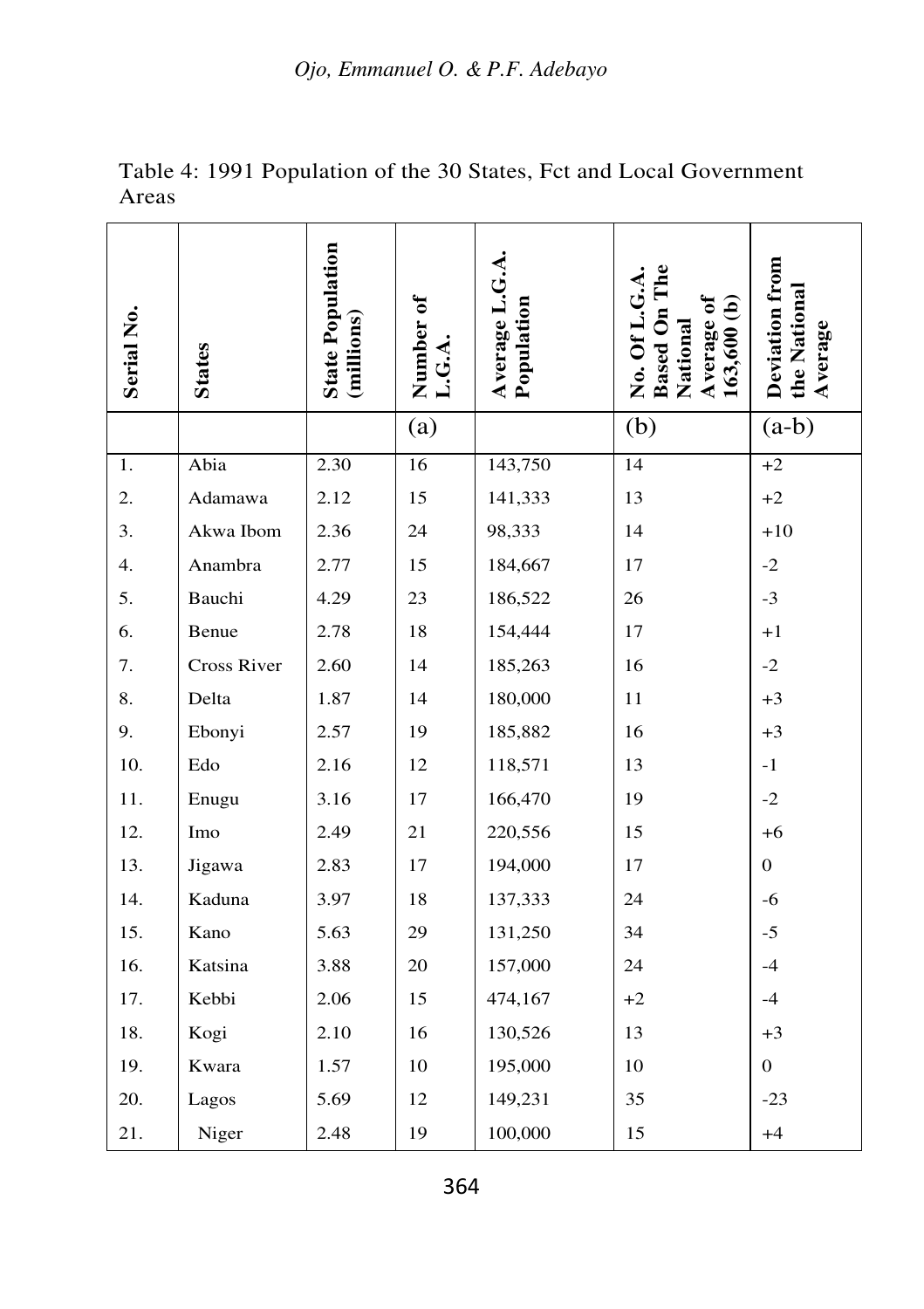| 22. | Ogun         | 2.34  | 12             | 145,417 | 14             | $-2$ |
|-----|--------------|-------|----------------|---------|----------------|------|
| 23. | Ondo         | 3.88  | 26             | 192,941 | 24             | $+2$ |
| 24. | Osun         | 2.20  | 22             | 180,909 | 13             | $+9$ |
| 25. | Oyo          | 3.49  | 24             | 156,786 | 21             | $+3$ |
| 26. | Plateau      | 3.28  | 17             | 192,941 | 20             | $-3$ |
| 27. | Rivers       | 3.98  | 22             | 180,909 | 24             | $-2$ |
| 28. | Sokoto       | 4.39  | 28             | 156,786 | 27             | $+1$ |
| 29. | Taraba       | 1.40  | 12             | 123,333 | 9              | $+3$ |
| 30. | Yobe         | 1.40  | 10             | 141,000 | 9              | $+1$ |
| 31. | FCT, Abuja   | 0.38  | $\overline{4}$ | 95,000  | $\overline{2}$ | $+2$ |
|     | <b>Total</b> | 88.51 | 541            | 163,600 |                |      |

**Source:** Remi Obateru, "Stop Fragmenting Nigeria", *Nigerian Tribune*, Ibadan, 12 January, 1995, p.9.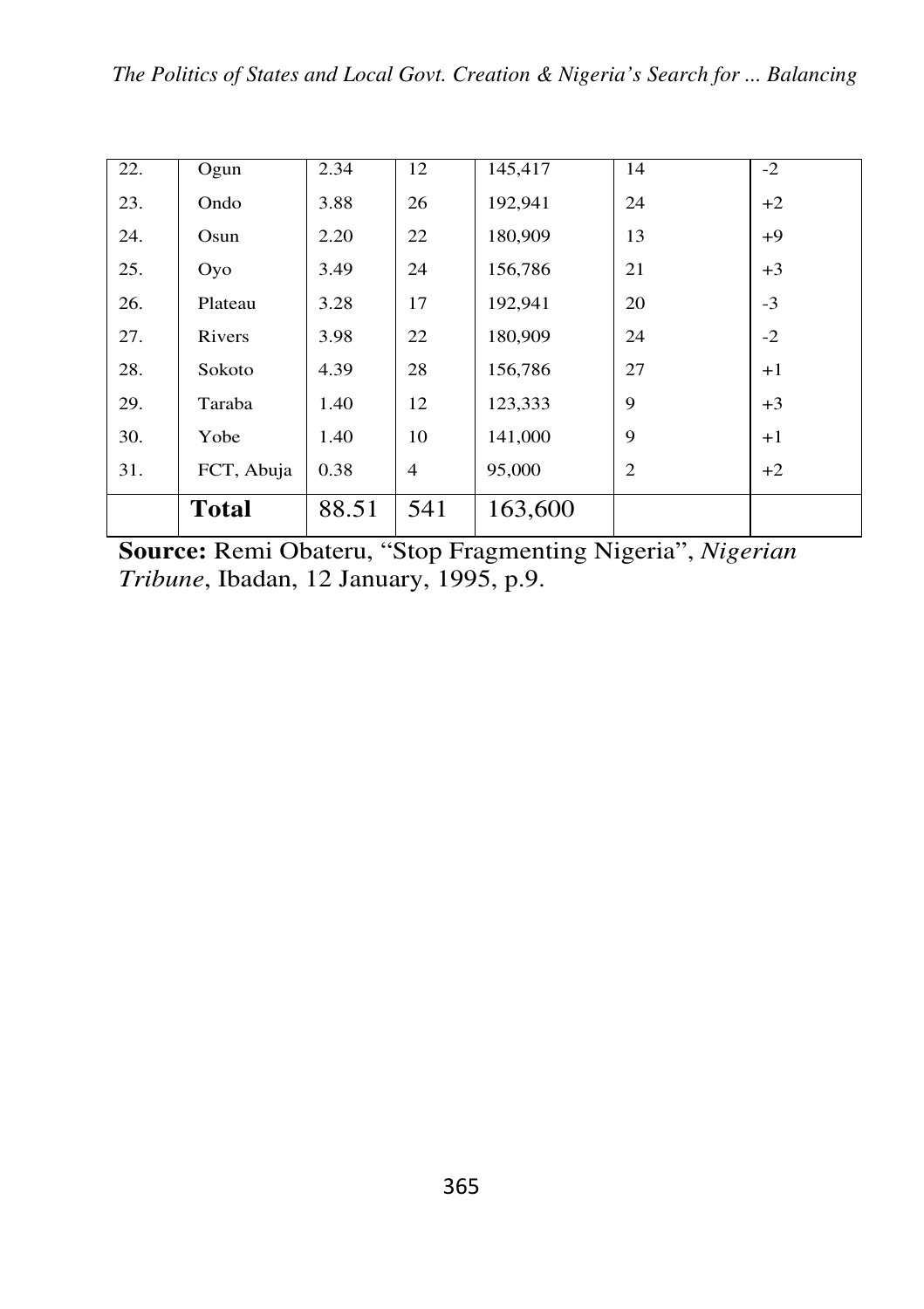| Serial No.       | <b>States</b> | State<br>Population | No. of L.G.A. | 50,000<br>Up to: | 50,001-100,000 | 100,001-200,000 | 200,001-300,000 | 300,001-     | 400,001-       | 500,001-     | 600,001-     | 700,001- | 800,001 | 900,001 | 1,000,000- |
|------------------|---------------|---------------------|---------------|------------------|----------------|-----------------|-----------------|--------------|----------------|--------------|--------------|----------|---------|---------|------------|
| $\overline{1}$ . | Abia          | 2.30                | 16            | $\overline{2}$   | $\overline{4}$ | $\overline{7}$  | $\mathbf{1}$    | $\mathbf{1}$ | $\overline{1}$ |              |              |          |         |         |            |
| 2.               | Adamawa       | 2.12                | 15            | $\mathbf{1}$     | 5              | $\overline{7}$  | $\overline{3}$  |              |                |              |              |          |         |         |            |
| 3.               | A'Ibom        | 2.36                | 24            |                  | 14             | $\,$ 8 $\,$     | $\mathbf{1}$    |              |                |              |              |          |         |         |            |
| 4.               | Anambra       | 2.77                | 15            |                  | $\overline{2}$ | 9               | 3               |              |                |              |              |          |         |         |            |
| 5.               | Bauchi        | 4.29                | 23            |                  | 3              | 11              | 8               | $\mathbf{1}$ | $\mathbf{1}$   | $\mathbf{1}$ |              |          |         |         |            |
| 6.               | Benue         | 2.78                | 18            |                  | 3              | 12              | 3               |              |                |              |              |          |         |         |            |
| 7.               | C'River       | 2.60                | 14            |                  | $\mathbf{1}$   | 11              |                 | 1            | -1             |              |              |          |         |         |            |
| 8.               | Delta         | 1.87                | 14            |                  | 5              | $\,$ 8 $\,$     |                 |              |                | $\mathbf{1}$ |              |          |         |         |            |
| 9.               | Ebonyi        | 2.57                | 19            | $\mathbf{1}$     | 3              | 14              | $\overline{c}$  |              |                |              |              |          |         |         |            |
| 10.              | Edo           | 2.16                | 12            |                  | $\overline{4}$ | 6               | $\mathbf{1}$    |              |                |              |              |          |         |         |            |
| 11.              | Enugu         | 3.16                | 17            |                  | $\overline{c}$ | $\,$ 8 $\,$     | 6               | $\mathbf{1}$ |                |              |              |          |         |         |            |
| 12.              | Imo           | 2.49                | 21            |                  | 8              | 12              | 1               |              |                |              |              |          |         |         |            |
| 13.              | Jigawa        | 2.83                | 17            |                  |                | 14              | 3               |              |                |              | $\mathbf{1}$ |          |         |         |            |
| 14.              | Kaduna        | 3.97                | 18            |                  | 1              | 6               | 8               | 3            |                |              |              |          |         |         |            |
| 15.              | Kano          | 5.63                | 29            |                  | $\mathbf{2}$   | 16              | 8               | 3            |                |              |              |          |         |         |            |

Table 5: States and Local Government Population Range